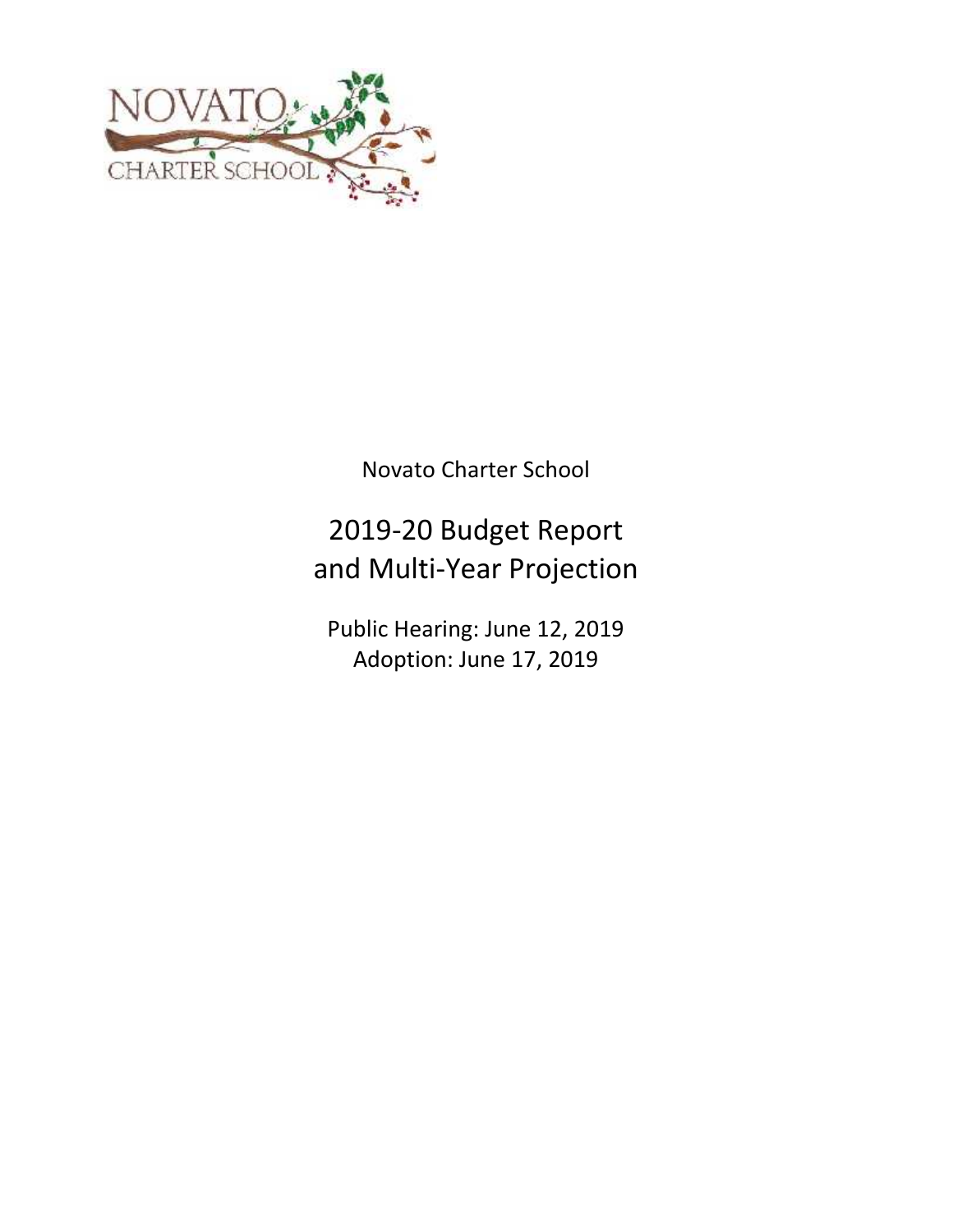# Table of Contents

# 2019-2020 Budget Report

| <b>Budget Narrative and General Fund Analysis</b>      | $3 - 8$   |
|--------------------------------------------------------|-----------|
| Alternative Form Certification Page for Interim Report | 9         |
| Board Financial Report (6/12/19)                       | $10 - 11$ |
| Budget Report - Alternative Form                       | $12 - 14$ |
| Multi-Year Projection - Alternative Form               | $15 - 17$ |
| Cash Flow - Multi-Year Projection                      | $18 - 19$ |
| FCMAT LCFF Calculator v19.2c - Summary                 | $20 - 21$ |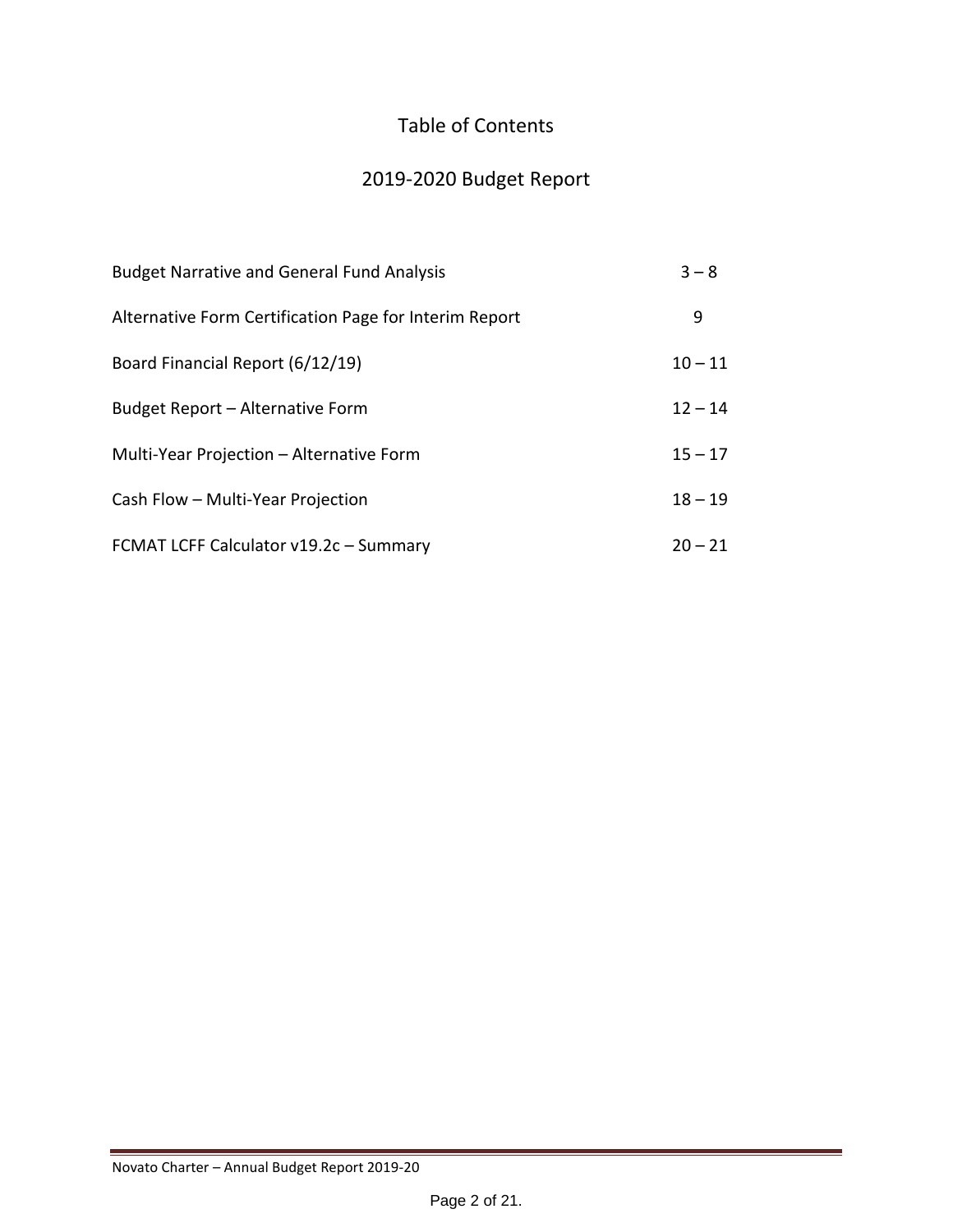## Budget Narrative and General Fund Analysis

Local Educational Agencies (LEAs) are required to adopt a budget prior to July 1 of each year in order to authorize the expenditure of funds. The proposed budget is only an initial blueprint for revenues and expenditures since the preparation of the adopted budget occurs before the state has enacted its budget, and before actual revenues and expenditures are known for the current year. In the event that material revisions are necessary, a revised budget will be presented to the Board no less than 45 days after the enacted state budget. Interim Budget Reports are submitted prior to December 15 and March 15 of each year to provide budget updates and financial reports based on actual experience through the date of the report.

Included in this report are proposed state budget guidelines and assumptions as provided by the County Office of Education, School Services of California, and Novato Unified School District, the school's authorizing district. State revenue and other common assumptions were updated based on the guidance of the "The Common Message" published by the California County Superintendents Educational Services Association (CCSESA-BASC) and the Marin County Office of Education. Additional guidance was provided by budget briefs prepared by the California Charter School Association (CCSA) and the Charter School Development Center (CSDC). The Proposed Budget Report also contains financial summaries, multi-year projections and detailed financial reports relating to the estimated financial activity for 2019-20 through 2021-22 specific to the Novato Charter School.

### Mission

The goal of the Novato Charter School is to nurture the whole child with the objective of enabling students to become self-motivated, competent and life-long learners; and educating our children so that they may grow to be capable and contributing human beings.

The Novato Charter School is based upon:

- A developmental approach
- A classical and innovative education
- A strong sense of community
- A high degree of parent participation
- A close, long term relationship with teachers
- Cooperative learning among peers
- A strong focus on respect, responsibility, and compassion

### Governor's Revised State Budget Proposal: "May Revise"

The May Revise estimates that overall state revenues are up \$3.2 billion relative to estimates in the Governor's January Budget proposal. The estimates assume continued, if modest, economic growth, no recession, some one-time windfalls, as well as other factors. The proposal also continues to add funding to the state's "rainy day" budget reserves in anticipation of a potential recession.

Some of the major components of the May Revise are: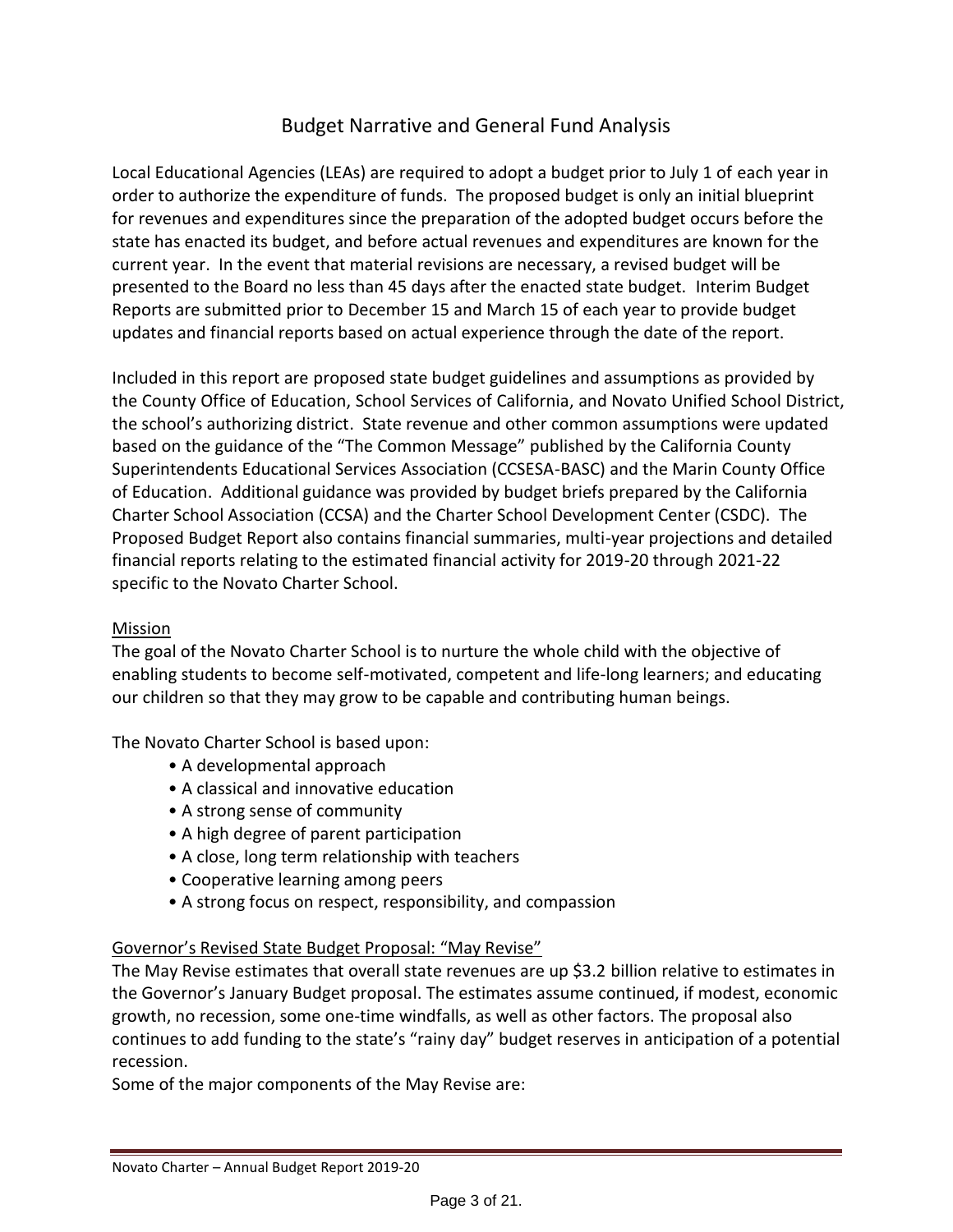- LCFF funding increased by COLA 3.26% (Down from 3.46% in January)
- First payment to the Prop 98 reserves of \$389M
- No new one-time discretionary funds
- Buy-down of STRS rate increases (0.5 1.4 percentage points over next 4 years)
- No change to increases in PERS rates
- SB 740 (Charter Facilities Grant) funded, shortfall anticipated
- Small Mandate Block Grant rate increase reflecting COLA
- Increase to Rainy Day Fund will now be fully funded at \$16.5B
- Additional funding (\$696M total) for Special Education to LEA's with highest percentage of high needs students
- Expansion of Family and Medical Leave
- Facilities Funding for Full-Day Kindergarten

## Legislative / Program Changes

## *AB 1871 Charter Schools - Free and Reduced-Price Meals:*

On September 18, 2018 AB 1871 was signed into law requiring charter schools to provide at least one free or reduced-price meal (FRPM) to low-income students each school day beginning with the 2019-20 school year. The school will be providing a breakfast/snack offering to students who qualify for FRPM and for other students whose families choose to purchase the offering. The additional costs of the program are included in this report.

## *Special Education:*

The school will continue as a "school of the district" within the Marin SELPA and Novato Unified School District (NUSD) through the end of the 2019-20 school year. Beginning in 2020-21 the school will become an independent LEA for special education. In February 2019 the school came to agreement with NUSD to cap Excess Cost transfer rates at 3% above prior year amounts for 2018-19 and 2019-20. While excess cost transfers are still at very high levels, the cap provides a significant degree of budgetary stability allowing the school to plan accordingly to meet these costs over the MYP period. Previously excess costs have risen at an average annual rate of 20.4% and have more than doubled from 2012-13 levels. NUSD has further supported the school by allowing it to pay off Excess Cost balances owed in installments over a 10 to 12 month period in order that it is safely able to maintain cash balances of 1-2 months of expenditures and remain safely above the 5% minimum. It is the intention of the school to build up a reserve for Special Education contingencies, as well as a higher general economic contingency reserve beginning with the 2020-21 school year.

## Economic Outlook / Reserves

With the current economic growth cycle in its tenth year, Governor Newsom cautions that a recession could cost the state \$70 billion over a three-year budget cycle. For now, however, the state budget picture assumes that the economy will slow but not contract. The current business cycle upswing is now in its  $10^{th}$  year and is now the longest period of economic expansion since the Depression.

County offices of education and charter school advocacy organizations continue to reinforce the need for reserves in excess of the minimum reserve for economic uncertainty. The required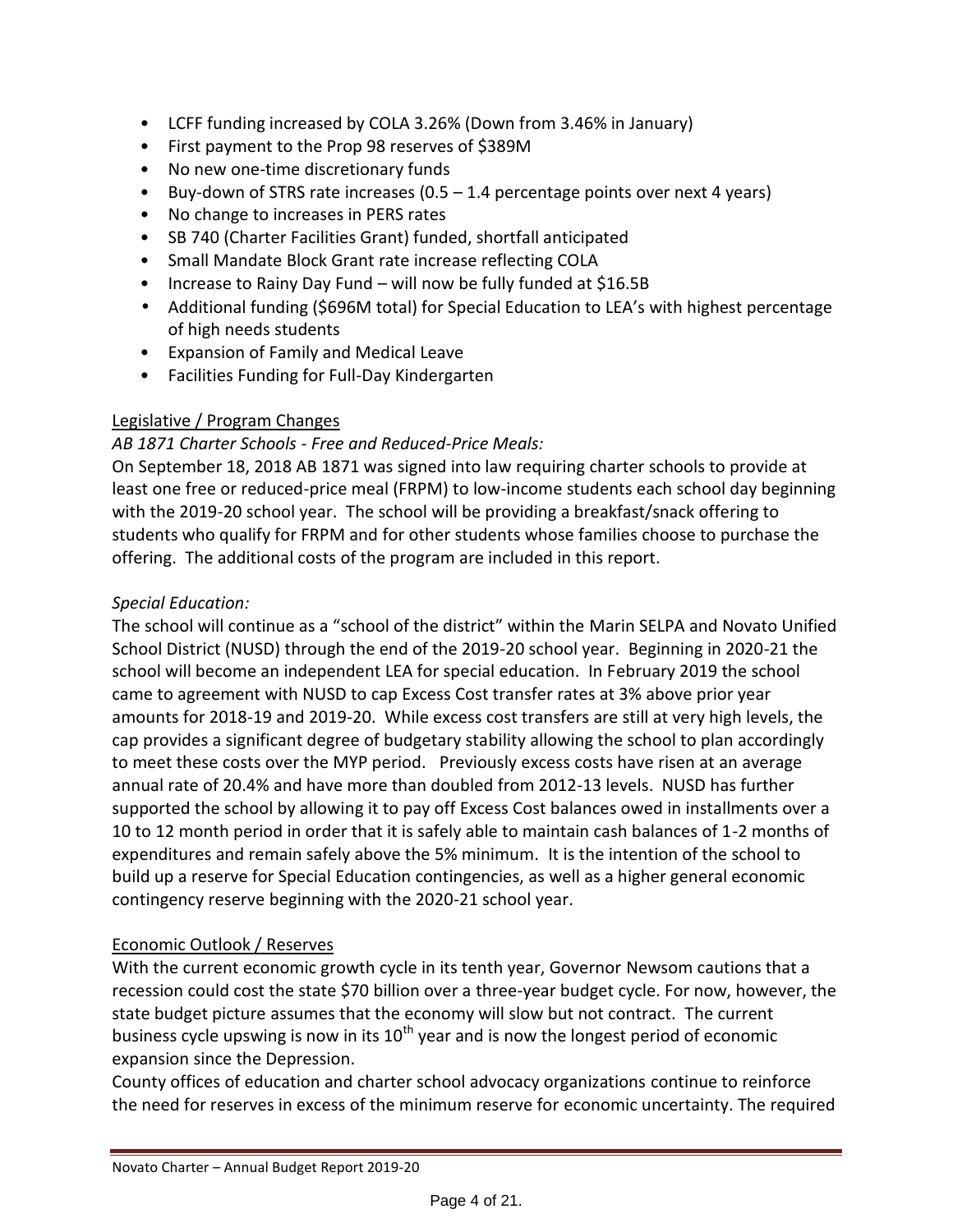reserve for economic uncertainty represents only a few weeks of payroll for most schools. The Government Finance Officers Association (GFOA) recommends reserves, at minimum, equal to two months of average general fund operating expenditures, or about 17%. Reserve levels and challenges affecting the school are addressed later in this report.

### Budget Planning Factors and Assumptions

Below are key planning factors issued by the Department of Finance and other key agencies used in the preparation of this report:

| <b>Planning Factors / Assumptions</b>    | 2019-20  | 2020-21  | 2021-22  |
|------------------------------------------|----------|----------|----------|
| Statutory COLA (DOF)                     | 3.26%    | 3.00%    | 2.80%    |
| LCFF Gap Funding Percentage (DOF)        | 100.00%  |          |          |
| STRS Employer Statutory Rates (AB1469)   | 18.13%   | 19.10%   | 18.30%   |
| STRS Employer Statutory Rates (Proposed) | 16.70%   | 18.10%   | 17.80%   |
| PERS Employer Projected Rates (5/19)     | 20.73%   | 23.60%   | 24.90%   |
| Lottery - Unrestricted per ADA           | \$151.00 | \$151.00 | \$151.00 |
| Lottery - Prop. 20 per ADA               | \$53.00  | \$53.00  | \$53.00  |
| Mandated Cost per ADA for One-Time       | \$0.00   |          |          |
| Mandated Block Grant: Charters K-8/ADA   | \$16.86  | \$17.37  | \$17.86  |

### Revenue

We are estimating a 2.38% increase (+\$76.3K) in LCFF revenues from 2018-19 which reflects the 3.26% COLA increase offset by an expected decrease in enrollment/ADA. Overall, we are expecting a 0.5% decrease (-\$13.8K) in total revenues mainly driven by the discontinuation of the one-time discretionary grants that schools have been accustomed to receiving the last few years.

A summary of the school's sources of funding for 2019-20:

|                                 | <b>Revenue Details:</b>          | 2019-20   |        |
|---------------------------------|----------------------------------|-----------|--------|
| General Purpose (LCFF) Revenue: |                                  |           |        |
|                                 | LCFF Revenue - Base              | 2,130,654 |        |
|                                 | LCFF Revenue - Supplemental      | 51,733    |        |
|                                 | <b>Total LCFF Revenue</b>        | 2,182,387 | 85.2%  |
|                                 | Other State Revenue              |           |        |
|                                 | Unrestricted                     |           |        |
|                                 | <b>State Lottery Unres</b>       | 39,230    |        |
|                                 | One Time Discrtionay Grants      |           |        |
|                                 | <b>Mandated Block Grant</b>      | 4,380     |        |
|                                 | Restricted                       |           |        |
|                                 | Lottery - Prop 20                | 13,769    |        |
|                                 | Low-Perf Stdnt Block Grant       |           |        |
|                                 | Classified Emp Prof Dev Grant    |           |        |
|                                 | <b>Total Other State Revenue</b> | 57,379    | 2.2%   |
|                                 | Local Revenue                    | 320,250   | 12.5%  |
|                                 | <b>Total Revenue</b>             | 2,560,016 | 100.0% |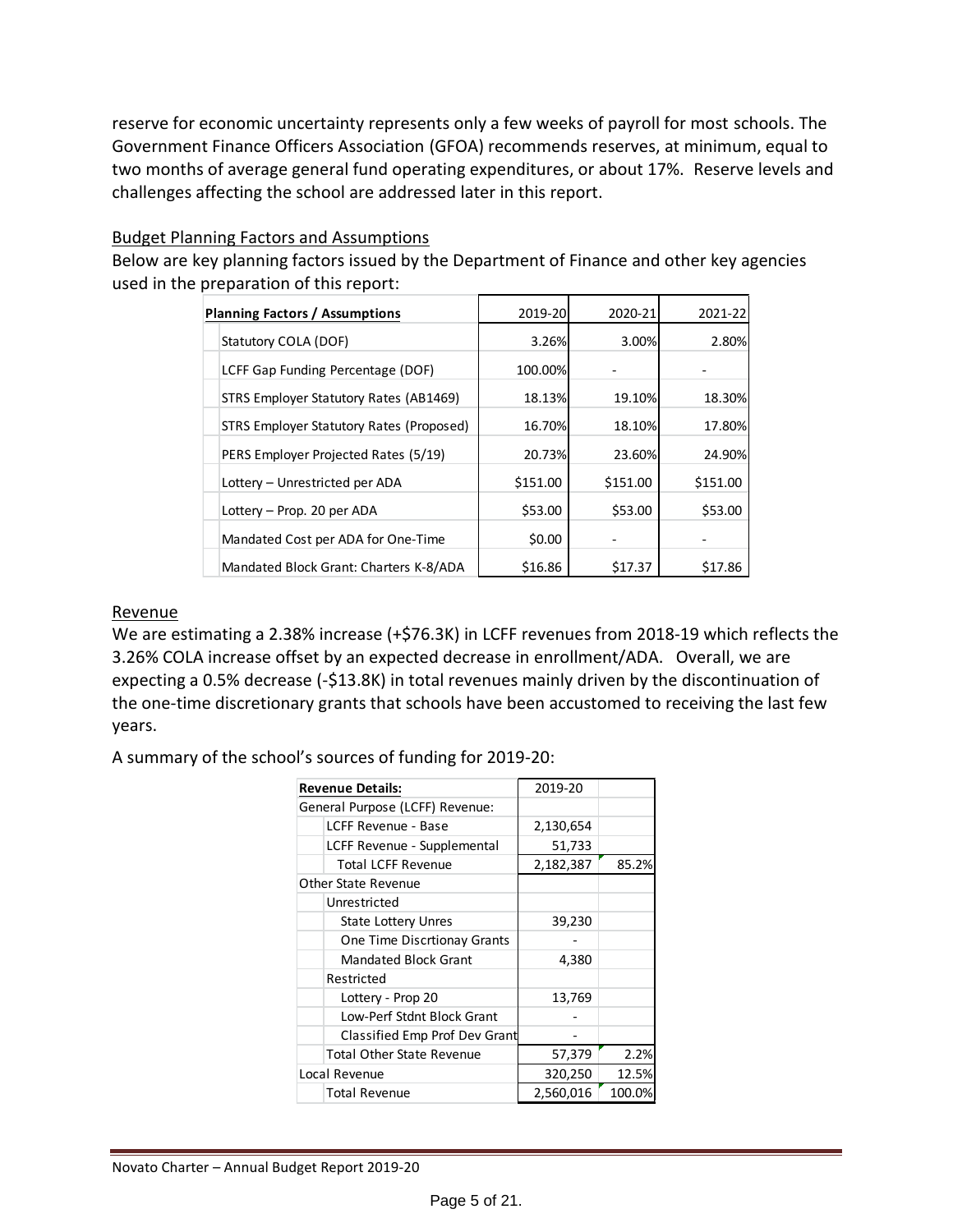**Enrollment / ADA**: As mentioned above, enrollment is expected to decrease slightly from 2018- 19 resulting in a decrease of 2.27 units of ADA. We have assumed the same levels over the three year MYP period.

| Enrollment / ADA          | 2018-19 (P-2) | 2019-20 | 2020-21 | 2021-22 |
|---------------------------|---------------|---------|---------|---------|
|                           |               |         |         |         |
| Enrollment                | 271           | 268     | 268     | 268     |
| <b>Attendance Rate</b>    | 96.77%        | 96.94%  | 96.94%  | 96.94%  |
| <b>Unduplicated Count</b> | 29            | 29      | 29      | 29      |
| Unduplicated % (Cur Yr)   | 10.7%         | 10.8%   | 10.8%   | 10.8%   |
| $TK-3$                    | 128.39        | 128.29  | 128.29  | 128.29  |
| $4 - 6$                   | 83.02         | 81.26   | 81.26   | 81.26   |
| $7-8$                     | 50.66         | 50.25   | 50.25   | 50.25   |
| Total                     | 262.07        | 259.80  | 259.80  | 259.80  |

### Expenditures

Overall we are estimating a slight increase of \$26.7 (1.1%) in expenses vs PY.

|                                      | 18-19<br><b>YE Est</b> | 19-20<br><b>Budget</b> | <b>Bud vs PY</b> | $V\%$   |
|--------------------------------------|------------------------|------------------------|------------------|---------|
| Expense                              |                        |                        |                  |         |
| 1000 · Certificated Salaries         | 888,437                | 937,143                | 48,706           | 5.5%    |
| $2000 \cdot$ Classified Salaries     | 480,655                | 470,362                | (10, 293)        | $-2.1%$ |
| 3000 · Employee Benefits             | 423,239                | 445,042                | 21,803           | 5.2%    |
| 4000 · Books & Supplies              | 51,500                 | 58,010                 | 6,510            | 12.6%   |
| 5000 · Svcs/Other (excl SpEd/Prop39) | 222,231                | 228.830                | 6,599            | 3.0%    |
| $5000 \cdot$ Prop 39                 | 56,928                 |                        | (56,928)         | nal     |
| 5000 · Special Ed - Exc Cost Txfr    | 314,558                | 323,995                | 9,437            | 3.0%    |
| $6000 \cdot$ Depreciation            | 30,312                 | 30,312                 |                  | 0.0%    |
| 7000 · District Fees                 | 64,383                 | 65,218                 | 835              | 1.3%    |
| Total Expenses                       | 2,532,243              | 2,558,912              | 26,669           | 1.1%    |

### **Salaries and Benefits**:

- 1) Certificated Salaries (+\$48.7K): This reflects an average annual salary increase of 3.0% along with staffing changes.
- 2) Classified Salaries (-\$10.3K):
	- a) Custodial/Landscape Services: As of April 2019, the school has outsourced these services resulting in a decrease of \$33.6K vs PY.
	- b) Classified Salaries (+\$23.3K excl a.): This reflects an average annual salary increase of 2.5% along with some additional FTE for RTI services, Handwork aide, and Food Services support.
- 3) Benefits (+\$21.8K, 5.2%): This is driven primarily by the increases in STRS (+5.0%) and PERS (+14.6%) rates offset by the impacts of staffing changes.

### **AB 1871 - Charter Schools Free and Reduced-Price Meals**:

Amounts were included in Obj 2400, Obj 4700, and Obj 5800 to cover the costs of providing 50 breakfast/snack meals per day and related administration. The school is working with NUSD to provide this meal service.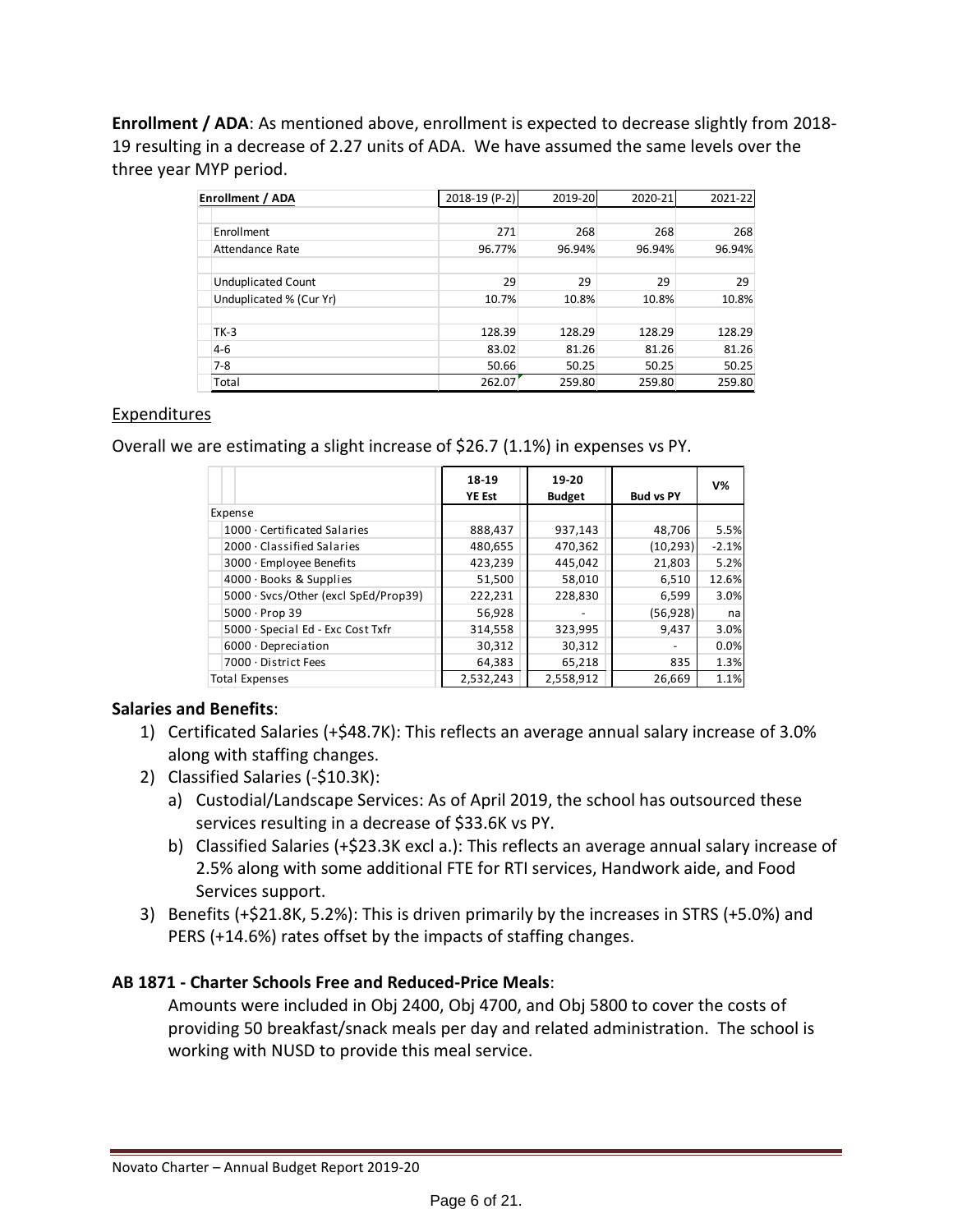### **Books and Supplies**: (+\$6.5K vs PY):

This reflects the addition of the cost of providing 50 FRPM meals (\$2.6K), purchasing an AED machine to comply with recent legislative changes (\$1.3K), and expected increases in classroom materials (\$2.5K).

### **Services and Other Operating Expenses** (-\$40.9K vs PY):

- 1) Ops and Housekeeping (+\$30.1K): This reflects the increase in contracted services costs for the outsourcing of janitorial and landscaping services referenced in 2.a. above (classified salaries).
- 2) Prop 39 (-\$56.9K): The school will spend/encumber/return the last of its Prop 39 funds at the end of the 2018-19 school year.
- 3) Other Op Exp (5800) / Repairs (5600) (-\$22.9K): The school experienced a number of one-off expenditures in 2018-19 including the replacement of carpeting in all of the classrooms, and replacement of and repairs to playground equipment that are not expected in 2019-20.
- 4) SpEd Excess Costs (+\$9.4K): Reflects the 3% increase expected from NUSD

### **MYP / Special Education:**

Beginning in 2020-21 the school will become an independent LEA for special education. The following summary includes expected excess cost transfers from NUSD for 2019-2020 and a preliminary budget for 2020-22 that is included in the MYP:

| <b>Special Education</b>                | 2019-20 | 2020-21    | 2021-22    |
|-----------------------------------------|---------|------------|------------|
|                                         |         |            |            |
| Revenue                                 |         |            |            |
| <b>Federal Revenue</b>                  |         | 34,000     | 34,952     |
| State Rev (less SELPA Admin Fee)        |         | 130,065    | 133,712    |
| <b>Total Revenue</b>                    |         | 164,065    | 168,664    |
| Expense                                 |         |            |            |
| 1000 · Certificated Salaries            |         | 158,944    | 163,638    |
| $2000 \cdot$ Classified Salaries        |         | 3,700      | 3,811      |
| 3000 · Employee Benefits                |         | 49,614     | 50,214     |
| 4000 · Books & Supplies                 |         | 8,700      | 8,700      |
| 5000 · Services/Other                   |         | 44,344     | 44,810     |
| 6000 Depreciation                       |         |            |            |
| 7000 · Indirect Cost Trxfr              |         | 7,813      | 8,032      |
| <b>Total Expenses</b>                   |         | 273,115    | 279,205    |
| Surplus / (Deficit)                     |         | (109, 050) | (110, 541) |
|                                         |         |            |            |
| Encroachment / Exc Cost Trxfr           | 323,995 | 109,050    | 110,541    |
| - Less Indirect Cost Txfr / Allocations |         | (21,340)   | (21, 816)  |
| Encroachment (Net)                      | 323,995 | 87,710     | 88,725     |

### Fund Balance

The school is estimating the 2019-20 Ending Fund Balance to be \$760,480 . Of this, \$426,750 will be invested in school buildings and other capital. The unrestricted net position is expected to be \$333,731 or 13.0% of total 19-20 budgeted expenditures. This amount is above the 5% minimum reserve requirement, but still below the 17% recommended by the GFOA. The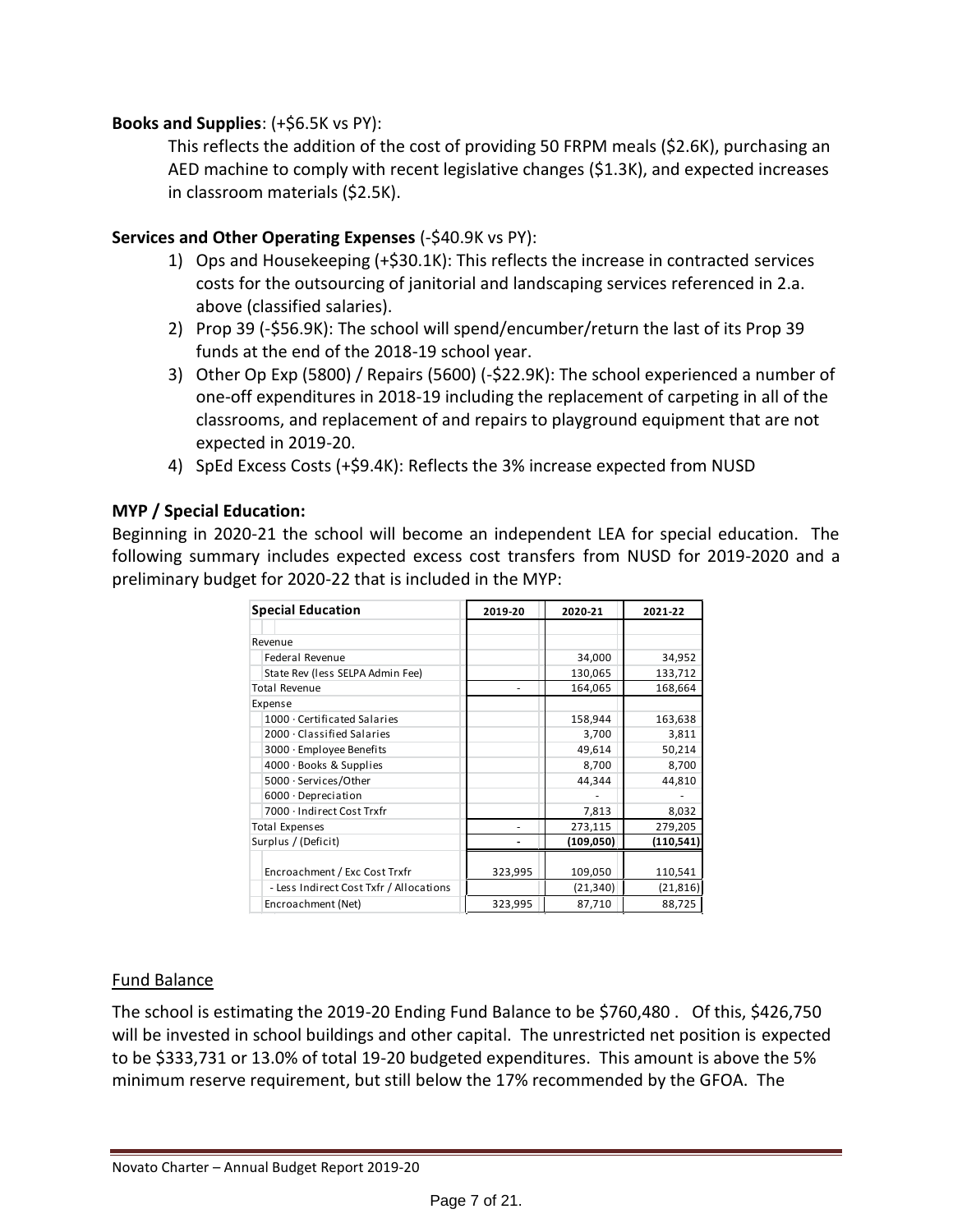Unrestricted Net Position is above the 5% reserve for economic uncertainty threshold for all three years covered in the MYP.

| <b>Description</b>                   | <b>Object</b><br>Code | 2017-18<br><b>Actuals</b> | 2018-19<br><b>YE Est</b> | 2019-20<br><b>Orig Bud</b> | Var $($ \$)<br><b>OB vs 18-19</b> | 2020-21<br><b>MYP</b> | 2021-22<br><b>MYP</b> |
|--------------------------------------|-----------------------|---------------------------|--------------------------|----------------------------|-----------------------------------|-----------------------|-----------------------|
| <b>F. FUND BALANCE, RESERVES</b>     |                       |                           |                          |                            |                                   |                       |                       |
| 1. Beginning Fund Balance            |                       |                           |                          |                            |                                   |                       |                       |
| a. As of July 1                      | 9791                  | 747,856                   | 717,970                  | 759,376                    | 41,406                            | 760,480               | 940,703               |
| b. Adjustments to Beginning Bal      | 9793.95               | (7,692)                   |                          |                            |                                   |                       |                       |
| c. Adjusted Beginning Balance        |                       | 740,164                   | 717,970                  | 759,376                    | 41,406                            | 760,480               | 940,703               |
| 2. Ending Fund Balance/Net Position, |                       | 717,970                   | 759,376                  | 760,480                    | 1,104                             | 940,703               | 1,115,883             |
|                                      |                       |                           |                          |                            |                                   |                       |                       |
| 3. Components of Ending Net Position |                       |                           |                          |                            |                                   |                       |                       |
| a. Net Investment in Capital Assets  | 9796                  | 487,374                   | 457,062                  | 426,750                    | (30, 312)                         | 396,438               | 366,126               |
| b. Restricted                        | 9797                  | 56,928                    |                          |                            |                                   |                       |                       |
| c. Unrestricted Net Position         | 9790                  | 173,669                   | 302,315                  | 333,731                    | 31,416                            | 544,266               | 749,758               |
| Memo: % of Total Exp                 |                       | 7.1%                      | 11.9%                    | 13.0%                      |                                   | 21.0%                 | 28.2%                 |
| # Mos Avg Exp                        |                       | 0.85                      | 1.43                     | 1.57                       |                                   | 2.52                  | 3.38                  |

### Cash Flow

Cash flow reports are attached to this report. Special Education Excess Costs are generally billed by the district at the end of the financial closing process in August of the following year in which the costs were incurred. The district has allowed the school to pay off Excess Cost amounts due at the end of 2017-18 in equal installments over 10 months (Sep – June) of the subsequent year. The school has requested that the district consider granting the same arrangement for amounts due at the end of 2018-19 and 2019-20 in order that the school is safely able to maintain cash balances of 1-2 months of expenditures and remain above the 5% minimum.

## Overall Fiscal Condition of the School / Certification

With the exception of the current Special Education model, the Novato Charter School is financially secure. As discussed throughout this report, the school has taken steps to improve this situation and achieve a cost structure that is more sustainable and which would also allow it to build up a reserve for Special Education contingencies, as well as a higher general economic contingency reserve. NUSD has supported the school by implementing a 3% cap on year-over-year Excess Cost Transfers for 2018-19 and 2019-20. With this support, the school is projecting the ending fund balance for this year and the subsequent two years to be above the reserve levels needed for a positive certification.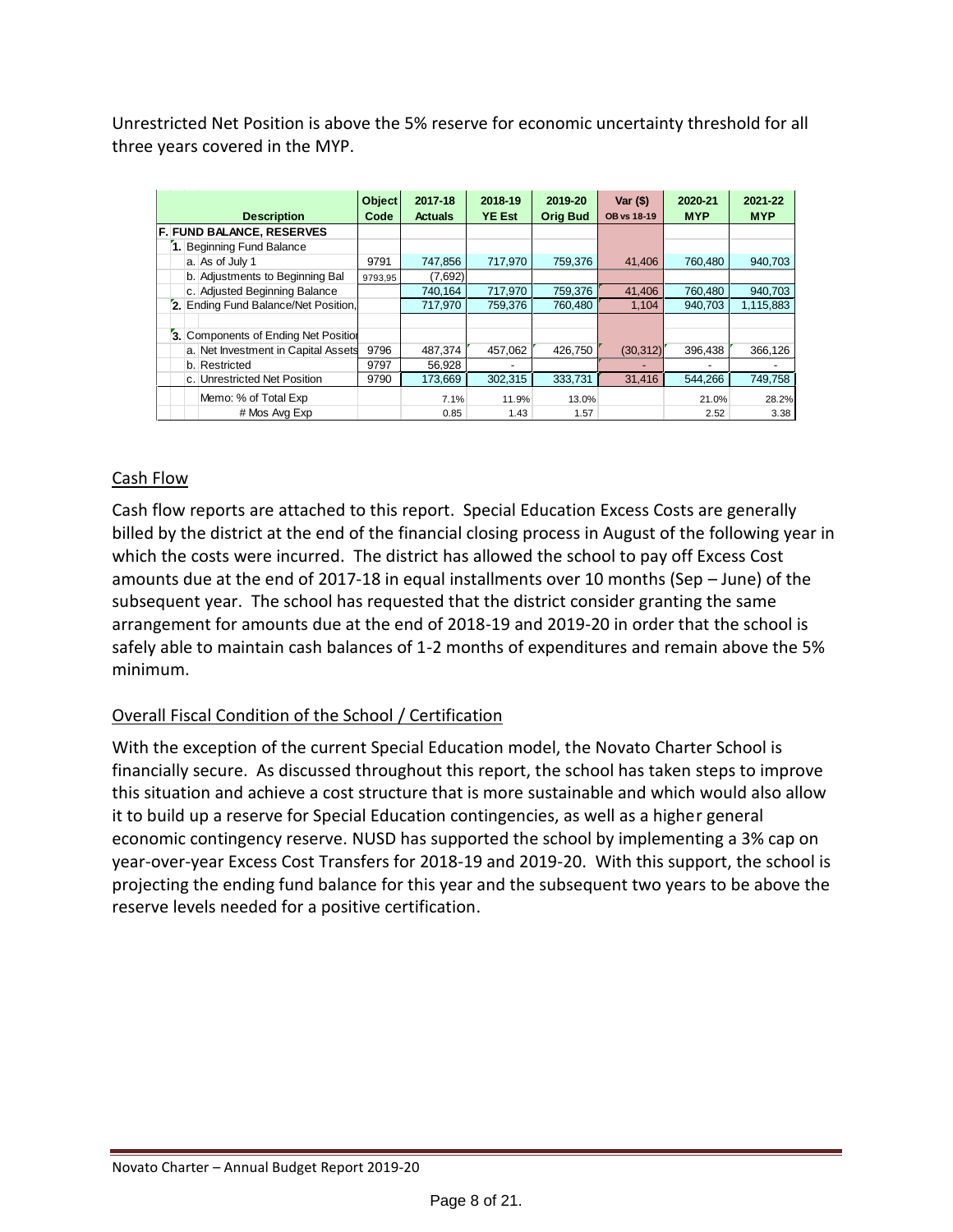### **CHARTER SCHOOL CERTIFICATION**

| <b>Charter School Name: Novato Charter School</b><br>CDS #: 21-65417-6113229<br><b>Charter Approving Entity: Novato Unified School District</b><br><b>County: Marin</b><br><b>Charter #: 0089</b><br><b>Fiscal Year: 2019/20</b>                                                      |                                  |
|---------------------------------------------------------------------------------------------------------------------------------------------------------------------------------------------------------------------------------------------------------------------------------------|----------------------------------|
| To the entity that approved the charter school:<br>2019/20 CHARTER SCHOOL BUDGET FINANCIAL REPORT -- ALTERNATIVE FORM: This report<br>has been approved, and is hereby filed by the charter school pursuant to Education Code Section 47604.33.<br>Signed:<br>Charter School Official | Date:                            |
| (Original signature required)<br>Print<br>Name:<br>Nikki Lloyd                                                                                                                                                                                                                        | <b>Title: Executive Director</b> |
| To the County Superintendent of Schools:<br>2019/20 CHARTER SCHOOL BUDGET FINANCIAL REPORT -- ALTERNATIVE FORM: This report<br>is hereby filed with the County Superintendent pursuant to Education Code Section 47604.33.                                                            |                                  |
| Signed:<br>Authorized Representative of<br><b>Charter Approving Entity</b><br>(Original signature required)                                                                                                                                                                           | Date:                            |
| Print<br>Name:                                                                                                                                                                                                                                                                        | <b>Title:</b> Title:             |
| For additional information on the BUDGET, please contact:                                                                                                                                                                                                                             |                                  |
| For Approving Entity:                                                                                                                                                                                                                                                                 | For Charter School:              |
| Yancy Hawkins                                                                                                                                                                                                                                                                         | John Azzizzi                     |
| Name                                                                                                                                                                                                                                                                                  | Name                             |
| Asst Supt - Business & Operations                                                                                                                                                                                                                                                     | <b>Business Manager</b>          |
| Title                                                                                                                                                                                                                                                                                 | Title                            |
| 415-897-4260                                                                                                                                                                                                                                                                          | 707-244-9203                     |
| Telephone                                                                                                                                                                                                                                                                             | Telephone                        |
| yhawkins@nusd.org                                                                                                                                                                                                                                                                     | jazzizzi@sebastopolcharter.org   |
| E-mail address                                                                                                                                                                                                                                                                        | E-mail address                   |
| $0.1001$ DUDGET FILIALIOIAL DEDGET                                                                                                                                                                                                                                                    | $A1$ TEDNATIVE FODM. This second |

) 2019/20 CHARTER SCHOOL BUDGET FINANCIAL REPORT -- ALTERNATIVE FORM: This report verified for mathematical accuracy by the County Superintendent of Schools pursuant to Education Code Section 47604.33.

 $\hat{\mathbf{x}}$ 

 $\left( \right)$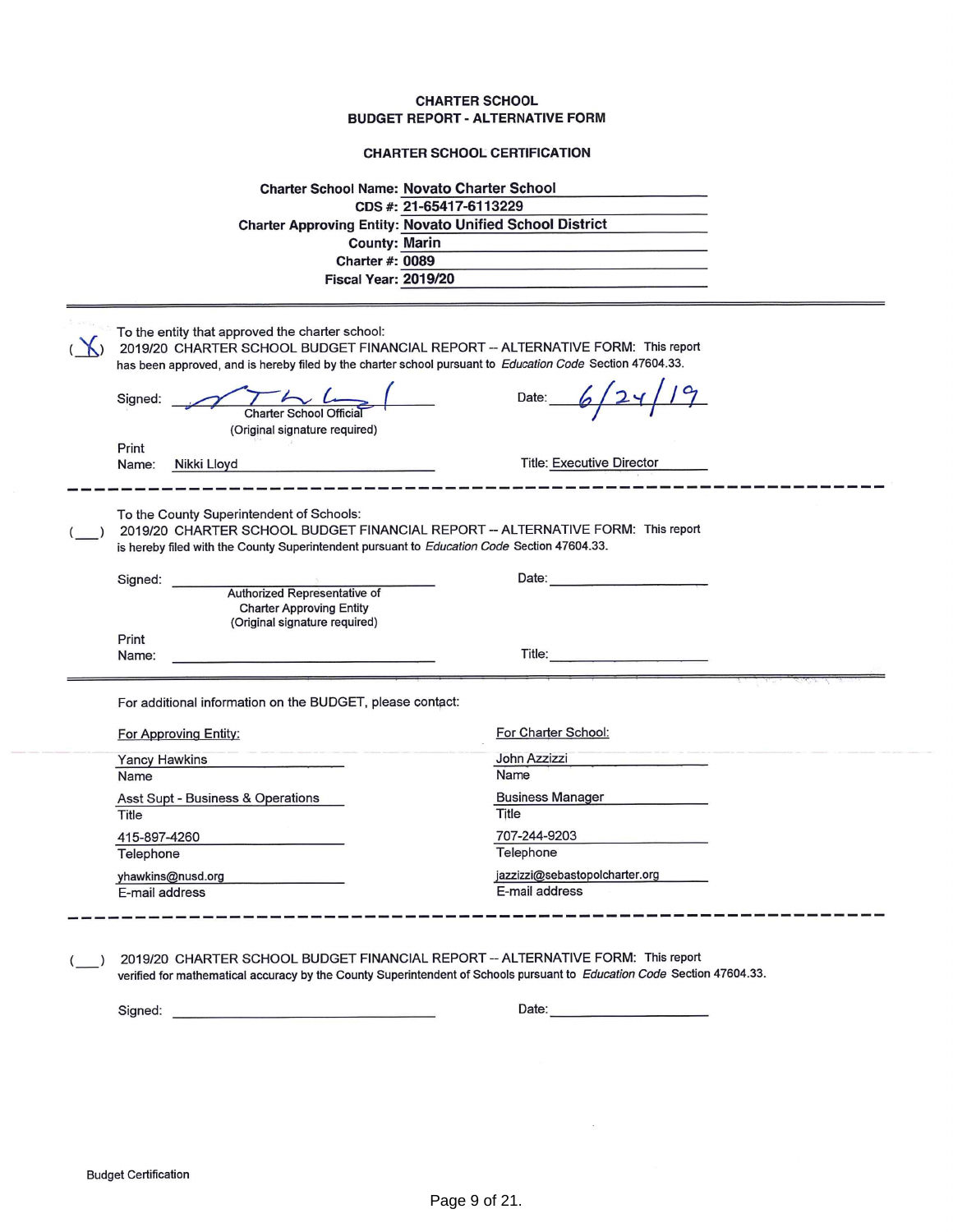# **Novato Charter School Novato Charter School Charter School Board Financial Report (6/17/19)**

# **2019-20 Original Budget \*\*Final\*\***

|                                                                          | <b>Object</b>     | 2017-18        | 2018-19       | 2019-20         | Var $($ \$)        | 2020-21        | 2021-22    |
|--------------------------------------------------------------------------|-------------------|----------------|---------------|-----------------|--------------------|----------------|------------|
| <b>Description</b>                                                       | Code              | <b>Actuals</b> | <b>YE Est</b> | <b>Orig Bud</b> | <b>OB vs 18-19</b> | <b>MYP</b>     | <b>MYP</b> |
| <b>A. REVENUES</b>                                                       |                   |                |               |                 |                    |                |            |
| 1. LCFF Sources                                                          |                   |                |               |                 |                    |                |            |
| State Aid - Current Year                                                 | 8011              | 636,519        | 774,804       | 837,226         | 62,422             | 896,779        | 943,328    |
| EPA State Aid - Cur Yr                                                   | 8012              | 347,344        | 201,922       | 163,590         | (38, 332)          | 107,224        | 51,960     |
| State Aid - Prior Years                                                  | 8019              | (150)          |               |                 |                    |                |            |
| In-Lieu of Property Taxes                                                | 8096              | 974,037        | 1,154,993     | 1,181,571       | 26,578             | 1,237,937      | 1,309,528  |
| <b>Other LCFF Transfers</b>                                              | 8091,97           |                |               |                 |                    |                |            |
| <b>Total LCFF Sources</b>                                                |                   | 1,957,750      | 2,131,719     | 2,182,387       | 50,668             | 2,241,940      | 2,304,816  |
| 2. Federal Revenues                                                      |                   |                |               |                 |                    |                |            |
| Special Education - Federal                                              | 8181-82           |                |               |                 |                    | 34,000         | 34,850     |
| <b>Child Nutrition - Federal</b>                                         | 8220              |                |               |                 |                    |                |            |
| <b>Total Federal Revenues</b>                                            |                   |                |               |                 |                    | 34,000         | 34,850     |
|                                                                          |                   |                |               |                 |                    |                |            |
| 3. Other State Revenues                                                  |                   |                |               |                 |                    |                |            |
| Special Education - State                                                | <b>StateRevSE</b> |                |               |                 |                    | 130,065        | 133,317    |
| All Other State Revenues                                                 | StateRevA0        | 153,014        | 121,680       | 57,379          | (64, 301)          | 57,512         | 57,639     |
| <b>Total Other State Revenues</b>                                        |                   | 153,014        | 121,680       | 57,379          | (64, 301)          | 187,577        | 190,956    |
|                                                                          |                   |                |               |                 |                    |                |            |
| 4. Other Local Revenues                                                  |                   |                |               |                 |                    |                |            |
| All Other Local Revenues                                                 | ocalRevA          | 312,138        | 320,250       | 320,250         |                    | 305,000        | 305,000    |
| <b>Total Local Revenues</b>                                              |                   | 312,138        | 320,250       | 320,250         |                    | 305,000        | 305,000    |
|                                                                          |                   |                |               |                 |                    |                |            |
| 5. TOTAL REVENUES                                                        |                   | 2,422,902      | 2,573,649     | 2,560,016       | (13, 633)          | 2,768,517      | 2,835,622  |
|                                                                          |                   |                |               |                 |                    |                |            |
| <b>B. EXPENDITURES</b>                                                   |                   |                |               |                 |                    |                |            |
| 1. Certificated Salaries                                                 |                   |                |               |                 |                    |                |            |
| <b>Certificated Teachers</b>                                             | 1100              | 736,426        | 767,160       | 812,640         | 45,480             | 926,733        | 953,589    |
| <b>Certificated Pupil Support</b>                                        | 1200              |                |               |                 |                    |                |            |
| <b>Certificated Administrators</b><br><b>Other Certificated Salaries</b> | 1300<br>1900      | 118,795        | 121,277       | 124,503         | 3,226              | 190,932        | 196,660    |
| <b>Total Certificated Salaries</b>                                       |                   | 855,221        | 888,437       | 937,143         | 48,706             | 1,117,665      | 1,150,249  |
|                                                                          |                   |                |               |                 |                    |                |            |
| 2. Non-certificated Salaries                                             |                   |                |               |                 |                    |                |            |
| Non-certificated Teachers/Aides                                          | 2100              | 251,575        | 259,595       | 272,234         | 12,639             | 279,003        | 285,938    |
| Non-certificated Support                                                 | 2200              | 46,629         | 33,588        |                 | (33, 588)          | $\blacksquare$ |            |
| Non-certificated Administrators                                          | 2300              |                | 70,000        | 71,750          | 1,750              | 73,544         | 75,383     |
| Clerical and Office                                                      | 2400              | 198,778        | 116,822       | 125,628         | 8,806              | 133,237        | 136,586    |
| Other Non-certificated                                                   | 2900              | 8,173          | 650           | 750             | 100                |                |            |
| <b>Total Non-certificated Salaries</b>                                   |                   | 505,155        | 480,655       | 470,362         | (10, 293)          | 485,784        | 497,907    |
| 3. Employee Benefits                                                     |                   |                |               |                 |                    |                |            |
| <b>STRS</b>                                                              | 3100              | 120,167        | 140,040       | 156,503         | 16,463             | 202,298        | 204,744    |
| <b>PERS</b>                                                              | 3200              | 67,522         | 73,715        | 82,134          | 8,419              | 105,002        | 122,094    |
| OASDI / Medicare / Alternative                                           | 3300              | 45,520         | 44,100        | 45,505          | 1,405              | 48,865         | 50,264     |
| <b>Health and Welfare Benefits</b>                                       | 3400              | 135,975        | 139,100       | 133,401         | (5,699)            | 150,930        | 150,930    |
| Unemployment Insurance                                                   | 3500              | 699            | 1,704         | 2,104           | 400                | 2,201          | 2,224      |
| Workers' Comp Insurance                                                  | 3600              | 30,757         | 24,580        | 25,395          | 815                | 28,930         | 29,737     |
| <b>Total Employee Benefits</b>                                           |                   | 400,641        | 423,239       | 445,042         | 21,803             | 538,226        | 559,993    |
|                                                                          |                   |                |               |                 |                    |                |            |
| Memo: Total Salary and Benefits                                          |                   | 1,761,017      | 1,792,331     | 1,852,547       | 60,216             | 2,141,675      | 2,208,149  |
| - % of Total Expenditures                                                |                   | 72.0%          | 70.8%         | 72.4%           |                    | 82.7%          | 83.0%      |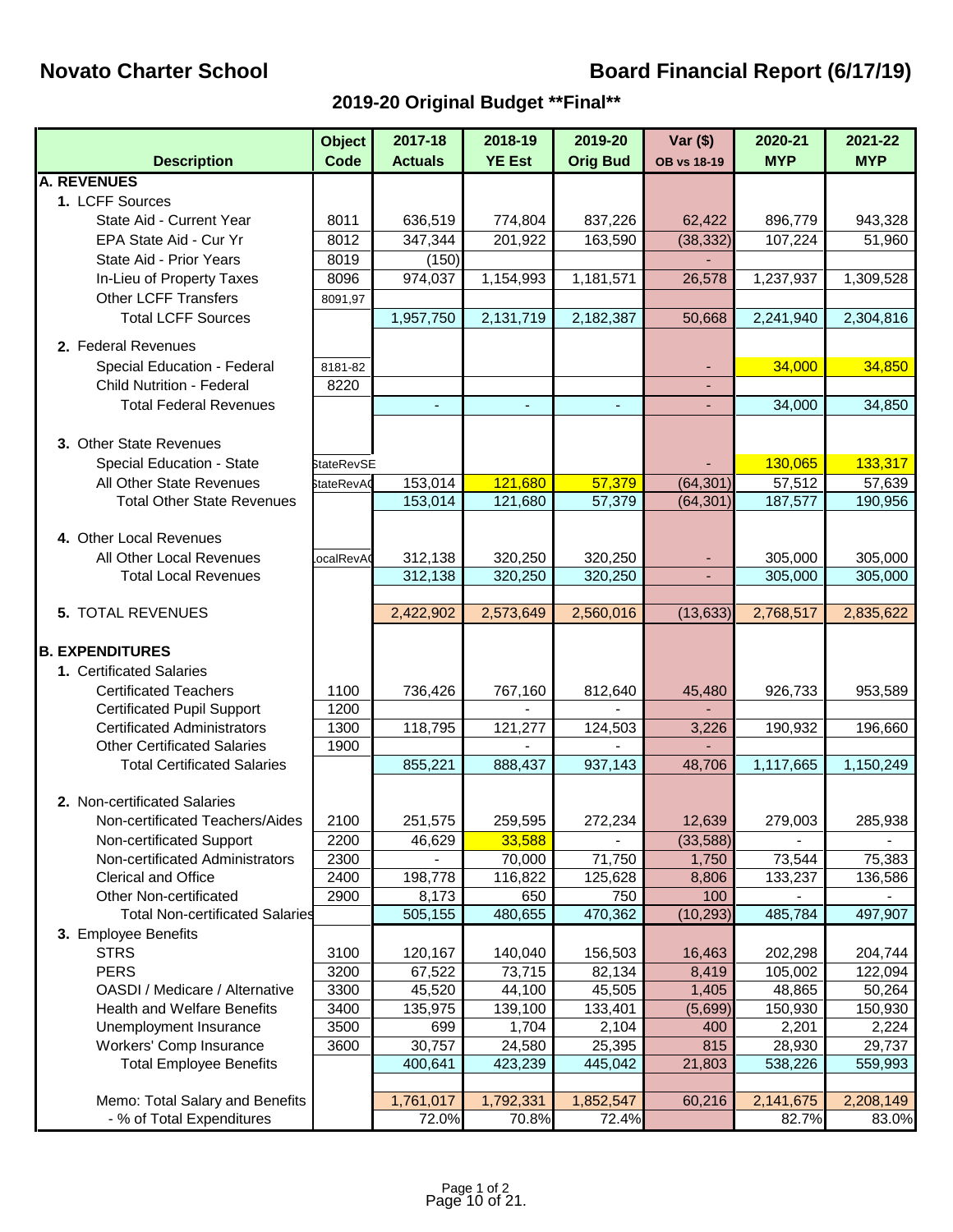# **Novato Charter School Novato Charter School Charter School Board Financial Report (6/17/19)**

## **2019-20 Original Budget \*\*Final\*\***

| <b>Description</b>                        | <b>Object</b><br>Code | 2017-18<br><b>Actuals</b> | 2018-19<br><b>YE Est</b> | 2019-20<br><b>Orig Bud</b> | $Var($)$<br><b>OB vs 18-19</b> | 2020-21<br><b>MYP</b> | 2021-22<br><b>MYP</b> |
|-------------------------------------------|-----------------------|---------------------------|--------------------------|----------------------------|--------------------------------|-----------------------|-----------------------|
| 4. Books and Supplies                     |                       |                           |                          |                            |                                |                       |                       |
| Textbooks/ Core Curricula                 | 4100                  |                           |                          |                            |                                |                       |                       |
| Books and Other Reference Matls           | 4200                  | 8,095                     | 1,700                    | 2,700                      | 1,000                          | 4,000                 | 4,000                 |
| <b>Materials and Supplies</b>             | 4300                  | 40,119                    | 36,000                   | 37,500                     | 1,500                          | 41,700                | 42,117                |
| Noncapitalized Equipment                  | 4400                  | 6,232                     | 13,800                   | 15,200                     | 1,400                          | 20,250                | 20,453                |
| Food                                      | 4700                  |                           |                          | 2,610                      | 2,610                          | 2,636                 | 2,662                 |
| <b>Total Books and Supplies</b>           |                       | 54,446                    | 51,500                   | 58,010                     | 6,510                          | 68,586                | 69,232                |
|                                           |                       |                           |                          |                            |                                |                       |                       |
| 5. Services and Other Operating Exp       |                       |                           |                          |                            |                                |                       |                       |
| <b>Subagreements for Services</b>         | 5100                  |                           |                          |                            |                                |                       |                       |
| <b>Travel and Conferences</b>             | 5200                  | 18,193                    | 16,100                   | 17,000                     | 900                            | 20,500                | 20,705                |
| Dues and Memberships                      | 5300                  | 4,352                     | 6,350                    | 3,850                      | (2,500)                        | 6,650                 | 6,717                 |
| Insurance                                 | 5400                  | 9,784                     | 11,110                   | 12,000                     | 890                            | 12,360                | 12,731                |
| Ops and Housekeeping Svcs                 | 5500                  | 46,695                    | 53,573                   | 83,650                     | 30,077                         | 84,487                | 85,331                |
| Rentals, Leases, Repairs                  | 5600                  | 89,259                    | 61,191                   | 49,420                     | (11, 771)                      | 49,914                | 50,413                |
| <b>Transfers of Direct Costs</b>          | 5700                  |                           |                          |                            |                                |                       |                       |
| a. Prof Svcs/Operating Expend.            | 5800                  | 53,667                    | 65,079                   | 53,910                     | (11, 169)                      | 91,989                | 92,909                |
| b. SpEd / Other Restricted                | 5800                  | 305,396                   | 314,558                  | 323,995                    | 9,437                          |                       |                       |
| c. Other Restricted (Prop39)              | 5800                  |                           | 56,928                   |                            | (56, 928)                      |                       |                       |
| Communications                            | 5900                  | 10,770                    | 8,828                    | 9,000                      | 172                            | 9,090                 | 9,181                 |
| Total Svcs/ Other Op Exp                  |                       | 538,116                   | 593,717                  | 552,825                    | (40, 892)                      | 274,990               | 277,987               |
|                                           |                       |                           |                          |                            |                                |                       |                       |
| 6. Capital Outlay (Objects 6100-6170, 62  |                       |                           |                          |                            |                                |                       |                       |
| Depreciation Expense (accrual or          | 6900                  | 30,312                    | 30,312                   | 30,312                     |                                | 30,312                | 30,312                |
| <b>Total Capital Outlay</b>               |                       | 30,312                    | 30,312                   | 30,312                     | $\overline{\phantom{a}}$       | 30,312                | 30,312                |
|                                           |                       |                           |                          |                            |                                |                       |                       |
| 7. Other Outgo                            |                       |                           |                          |                            |                                |                       |                       |
| All Other Transfers                       | 7281-7399             | 61,154                    | 64,383                   | 65,218                     | 835                            | 72,731                | 74,762                |
|                                           |                       |                           |                          |                            |                                |                       |                       |
| Debt Service:                             |                       |                           |                          |                            |                                |                       |                       |
| Interest                                  | 7438                  | 51                        | $\blacksquare$           |                            |                                |                       |                       |
| Principal                                 | 7439                  |                           |                          |                            |                                |                       |                       |
| <b>Total Other Outgo</b>                  |                       | 61,205                    | 64,383                   | 65,218                     | 835                            | 72,731                | 74,762                |
|                                           |                       |                           |                          |                            |                                |                       |                       |
| 8. TOTAL EXPENDITURES                     |                       | 2,445,095                 | 2,532,243                | 2,558,912                  | 26,669                         | 2,588,294             | 2,660,442             |
|                                           |                       |                           |                          |                            |                                |                       |                       |
| C. EXCESS / (DEFICIENCY) OF REV OVER EXPI |                       |                           |                          |                            |                                |                       |                       |
| BEFORE OTHER FINANCING SOURCES AND        |                       | (22, 193)                 | 41,406                   | 1,104                      | (40, 302)                      | 180,223               | 175,180               |
| F. FUND BALANCE, RESERVES                 |                       |                           |                          |                            |                                |                       |                       |
| 1. Beginning Fund Balance                 |                       |                           |                          |                            |                                |                       |                       |
| a. As of July 1                           | 9791                  | 747,856                   | 717,970                  | 759,376                    | 41,406                         | 760,480               | 940,703               |
| b. Adjustments to Beginning Bal           | 9793,95               | (7,692)                   |                          |                            |                                |                       |                       |
| c. Adjusted Beginning Balance             |                       | 740,164                   | 717,970                  | 759,376                    | 41,406                         | 760,480               | 940,703               |
| 2. Ending Fund Balance/Net Position, J    |                       | 717,970                   | 759,376                  | 760,480                    | 1,104                          | 940,703               | 1,115,883             |
|                                           |                       |                           |                          |                            |                                |                       |                       |
| 3. Components of Ending Net Position      |                       |                           |                          |                            |                                |                       |                       |
| a. Net Investment in Capital Assets       | 9796                  | 487,374                   | 457,062                  | 426,750                    | (30, 312)                      | 396,438               | 366,126               |
| b. Restricted                             | 9797                  | 56,928                    |                          |                            |                                |                       |                       |
| c. Unrestricted Net Position              | 9790                  | 173,669                   | 302,315                  | 333,731                    | 31,416                         | 544,266               | 749,758               |
|                                           |                       |                           |                          |                            |                                |                       |                       |
| Memo: % of Total Exp                      |                       | 7.1%                      | 11.9%                    | 13.0%                      |                                | 21.0%                 | 28.2%                 |
| # Mos Avg Exp                             |                       | 0.85                      | 1.43                     | 1.57                       |                                | 2.52                  | 3.38                  |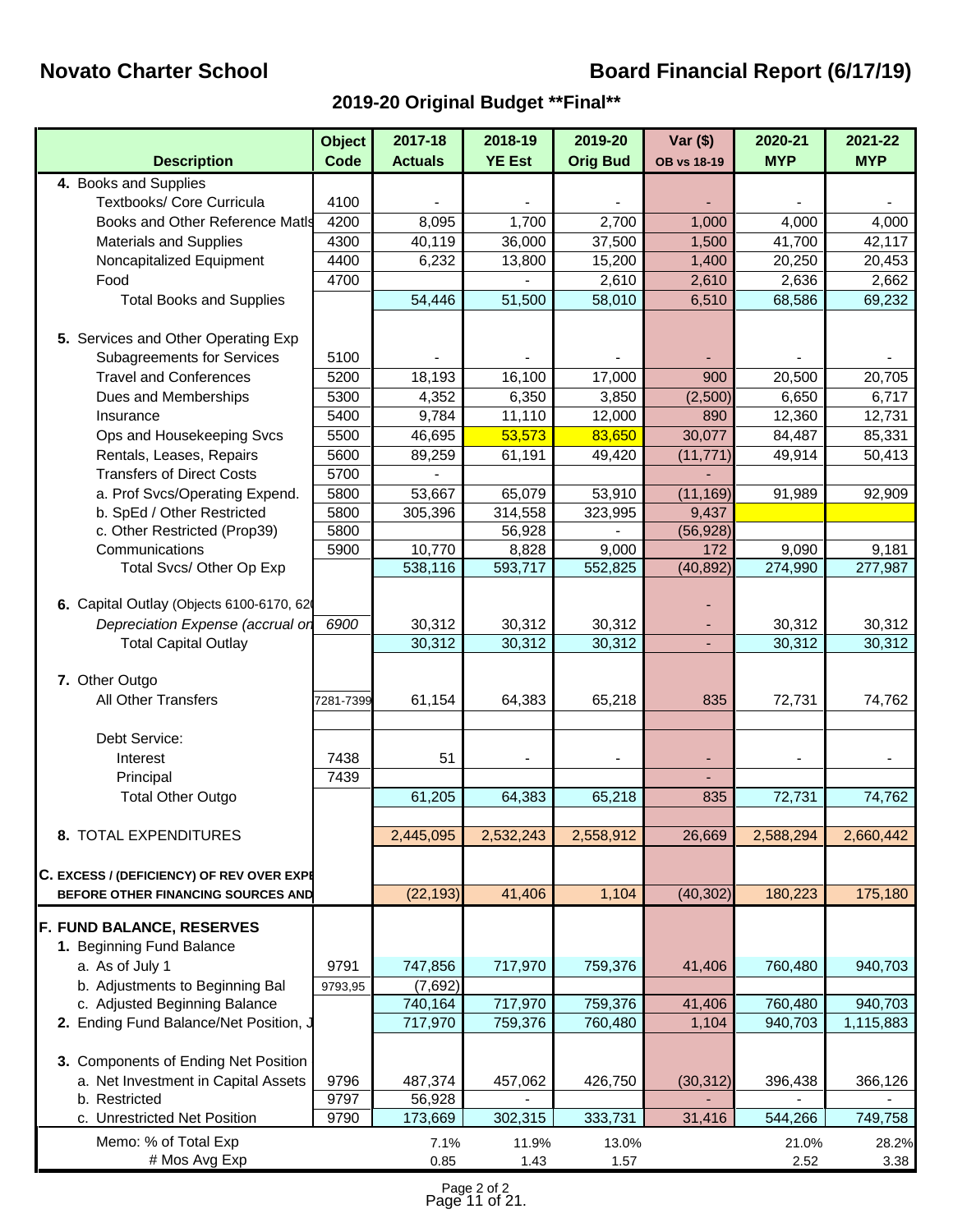**Charter School Name:** Novato Charter School

**CDS #:** 21-65417-6113229

**Charter Approving Entity:** Novato Unified School District

**County:** Marin

**Charter #:** 0089

**Budgeting Period:** 2019/20

*This charter school uses the following basis of accounting:*

Г

**X Accrual Basis** (Applicable Capital Assets / Interest on Long-Term Debt / Long-Term Liabilities objects are 6900, 7438, 9400-9499, and 9660-9669)

**Modified Accrual Basis** (Applicable Capital Outlay / Debt Service objects are 6100-6170, 6200-6500, 7438, and 7439)

|                                                        |                    | <b>Est. Actuals</b> | 2019/20 Budget |                          |                          |
|--------------------------------------------------------|--------------------|---------------------|----------------|--------------------------|--------------------------|
| <b>Description</b>                                     | <b>Object Code</b> | <b>Prior Year</b>   | Unrest.        | Rest.                    | <b>Total</b>             |
| <b>A. REVENUES</b>                                     |                    |                     |                |                          |                          |
| 1. LCFF Sources                                        |                    |                     |                |                          |                          |
| State Aid - Current Year                               | 8011               | 774,804             | 837,226        |                          | 837,226                  |
| Education Protection Account State Aid - Current Year  | 8012               | 201,922             | 163,590        |                          | 163,590                  |
| State Aid - Prior Years                                | 8019               |                     |                |                          |                          |
| Charter Schools Funding in Lieu of Property Taxes      | 8096               | 1,154,993           | 1,181,571      |                          | 1,181,571                |
| Total, LCFF/Revenue Limit Sources                      |                    | 2,131,719           | 2,182,387      |                          | 2,182,387                |
|                                                        |                    |                     |                |                          |                          |
| 2. Federal Revenues                                    |                    |                     |                |                          |                          |
| No Child Left Behind                                   | 8290               |                     |                |                          | $\overline{\phantom{a}}$ |
| Special Education - Federal                            | 8181, 8182         |                     |                |                          | $\blacksquare$           |
| <b>Child Nutrition - Federal</b>                       | 8220               |                     |                |                          |                          |
| <b>Other Federal Revenues</b>                          | 8110,8260-8299     |                     |                |                          |                          |
| <b>Total, Federal Revenues</b>                         |                    | $\blacksquare$      | $\blacksquare$ | $\overline{\phantom{a}}$ | ٠                        |
| 3. Other State Revenues                                |                    |                     |                |                          |                          |
| Special Education - State                              | <b>StateRevSE</b>  |                     |                |                          |                          |
| All Other State Revenues                               | <b>StateRevAO</b>  | 121,680             | 43,610         | 13,769                   | 57,379                   |
| <b>Total, Other State Revenues</b>                     |                    | 121,680             | 43,610         | 13,769                   | 57,379                   |
|                                                        |                    |                     |                |                          |                          |
| 4. Other Local Revenues                                |                    |                     |                |                          |                          |
| All Other Local Revenues                               | LocalRevAO         | 320,250             | 320,250        |                          | 320,250                  |
| <b>Total, Local Revenues</b>                           |                    | 320,250             | 320,250        | $\blacksquare$           | 320,250                  |
| <b>5. TOTAL REVENUES</b>                               |                    | 2,573,649           | 2,546,247      | 13,769                   | 2,560,016                |
|                                                        |                    |                     |                |                          |                          |
| <b>B. EXPENDITURES</b>                                 |                    |                     |                |                          |                          |
| 1. Certificated Salaries                               |                    |                     |                |                          |                          |
| <b>Certificated Teachers' Salaries</b>                 | 1100               | 767,160             | 812,640        |                          | 812,640                  |
| <b>Certificated Pupil Support Salaries</b>             | 1200               |                     |                |                          |                          |
| Certificated Supervisors' and Administrators' Salaries | 1300               | 121,277             | 124,503        |                          | 124,503                  |
| <b>Other Certificated Salaries</b>                     | 1900               |                     |                |                          |                          |
| <b>Total, Certificated Salaries</b>                    |                    | 888,437             | 937,143        | $\blacksquare$           | 937,143                  |
|                                                        |                    |                     |                |                          |                          |
| 2. Non-certificated Salaries                           |                    |                     |                |                          |                          |
| Non-certificated Instructional Aides' Salaries         | 2100               | 259,595             | 272,234        |                          | 272,234                  |
| Non-certificated Support Salaries                      | 2200               | 33,588              |                |                          |                          |
| Non-certificated Supervisors' and Administrators' Sal. | 2300               | 70,000              | 71,750         |                          | 71,750                   |
| <b>Clerical and Office Salaries</b>                    | 2400               | 116,822             | 125,628        |                          | 125,628                  |
| <b>Other Non-certificated Salaries</b>                 | 2900               | 650                 | 750            |                          | 750                      |
| Total, Non-certificated Salaries                       |                    | 480,655             | 470,362        |                          | 470,362                  |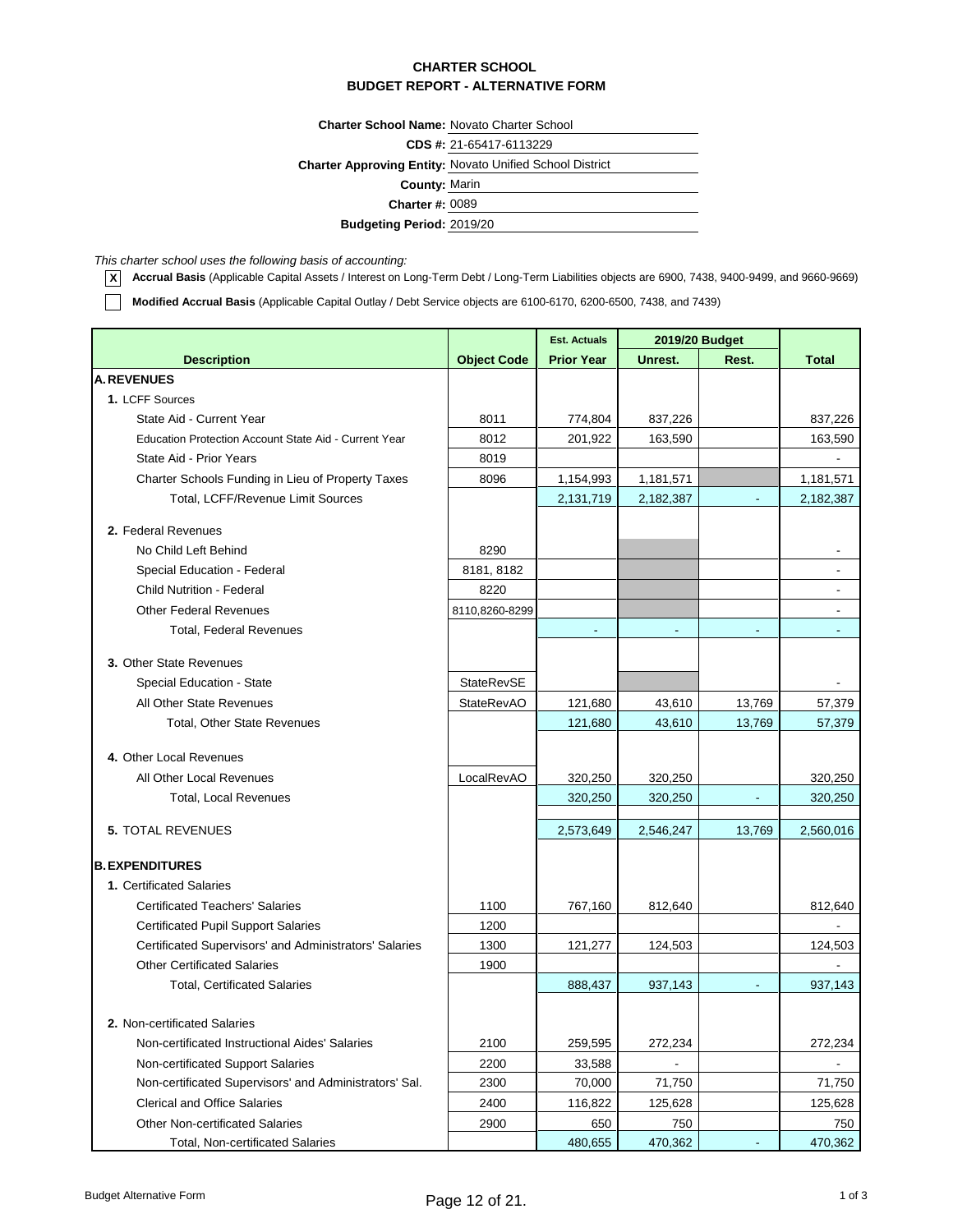|                                                                          |                    | <b>Est. Actuals</b> | <b>Current Budget Year</b> |            |              |  |
|--------------------------------------------------------------------------|--------------------|---------------------|----------------------------|------------|--------------|--|
| <b>Description</b>                                                       | <b>Object Code</b> | <b>Prior Year</b>   | Unrest.                    | Rest.      | <b>Total</b> |  |
| 3. Employee Benefits                                                     |                    |                     |                            |            |              |  |
| <b>STRS</b>                                                              | 3101-3102          | 140,040             | 156,503                    |            | 156,503      |  |
| <b>PERS</b>                                                              | 3201-3202          | 73,715              | 82,134                     |            | 82,134       |  |
| OASDI / Medicare / Alternative                                           | 3301-3302          | 44,100              | 45,505                     |            | 45,505       |  |
| <b>Health and Welfare Benefits</b>                                       | 3401-3402          | 139,100             | 133,401                    |            | 133,401      |  |
| Unemployment Insurance                                                   | 3501-3502          | 1,704               | 2,104                      |            | 2,104        |  |
| Workers' Compensation Insurance                                          | 3601-3602          | 24,580              | 25,395                     |            | 25,395       |  |
| Other Employee Benefits                                                  | 3901-3902          |                     |                            |            |              |  |
| <b>Total, Employee Benefits</b>                                          |                    | 423,239             | 445,042                    |            | 445,042      |  |
|                                                                          |                    |                     |                            |            |              |  |
| 4. Books and Supplies                                                    |                    |                     |                            |            |              |  |
| Approved Textbooks and Core Curricula Materials                          | 4100               |                     |                            |            |              |  |
| Books and Other Reference Materials                                      | 4200               | 1,700               | 2,700                      |            | 2,700        |  |
| <b>Materials and Supplies</b>                                            | 4300               | 36,000              | 23,731                     | 13,769     | 37,500       |  |
| Noncapitalized Equipment                                                 | 4400               | 13,800              | 15,200                     |            | 15,200       |  |
| Food                                                                     | 4700               |                     | 2,610                      |            | 2,610        |  |
| <b>Total, Books and Supplies</b>                                         |                    | 51,500              | 44,241                     | 13,769     | 58,010       |  |
|                                                                          |                    |                     |                            |            |              |  |
| 5. Services and Other Operating Expenditures                             |                    |                     |                            |            |              |  |
| Subagreements for Services                                               | 5100               |                     |                            |            |              |  |
| <b>Travel and Conferences</b>                                            | 5200               | 16,100              | 17,000                     |            | 17,000       |  |
| Dues and Memberships                                                     | 5300               | 6,350               | 3,850                      |            | 3,850        |  |
| Insurance                                                                | 5400               | 11,110              | 12,000                     |            | 12,000       |  |
| Operations and Housekeeping Services                                     | 5500               | 53,573              | 83,650                     |            | 83,650       |  |
| Rentals, Leases, Repairs, and Noncap. Improvements                       | 5600               | 61,191              | 49,420                     |            | 49,420       |  |
| <b>Transfers of Direct Costs</b>                                         | 5700               |                     |                            |            |              |  |
| Professional/Consulting Services & Operating Expend.                     | 5800               | 436,565             | 53,910                     | 323,995    | 377,905      |  |
| Communications                                                           | 5900               | 8,828               | 9,000                      |            | 9,000        |  |
| Total, Services and Other Operating Expenditures                         |                    | 593,717             | 228,830                    | 323,995    | 552,825      |  |
|                                                                          |                    |                     |                            |            |              |  |
| 6. Capital Outlay (Objects 6100-6170, 6200-6500 - modified accrual basis |                    |                     |                            |            |              |  |
| Depreciation Expense (for full accrual basis only)                       | 6900               | 30,312              | 30,312                     |            | 30,312       |  |
| <b>Total, Capital Outlay</b>                                             |                    | 30,312              | 30,312                     |            | 30,312       |  |
|                                                                          |                    |                     |                            |            |              |  |
| 7. Other Outgo                                                           |                    |                     |                            |            |              |  |
| Transfers of Apportionments to Other LEAs - All Other                    | 7221-7223AO        | 64,383              | 65,218                     |            | 65,218       |  |
| All Other Transfers                                                      | 7281-7299          |                     |                            |            |              |  |
| Debt Service:                                                            |                    |                     |                            |            |              |  |
| Interest                                                                 | 7438               |                     |                            |            | -            |  |
| Principal                                                                | 7439               |                     |                            |            |              |  |
| Total, Other Outgo                                                       |                    | 64,383              | 65,218                     |            | 65,218       |  |
|                                                                          |                    |                     |                            |            |              |  |
| 8. TOTAL EXPENDITURES                                                    |                    | 2,532,243           | 2,221,148                  | 337,764    | 2,558,912    |  |
|                                                                          |                    |                     |                            |            |              |  |
| <b>C. EXCESS (DEFICIENCY) OF REVENUES OVER EXPEND.</b>                   |                    |                     |                            |            |              |  |
| BEFORE OTHER FINANCING SOURCES AND USES (A5-B8)                          |                    | 41,406              | 325,099                    | (323, 995) | 1,104        |  |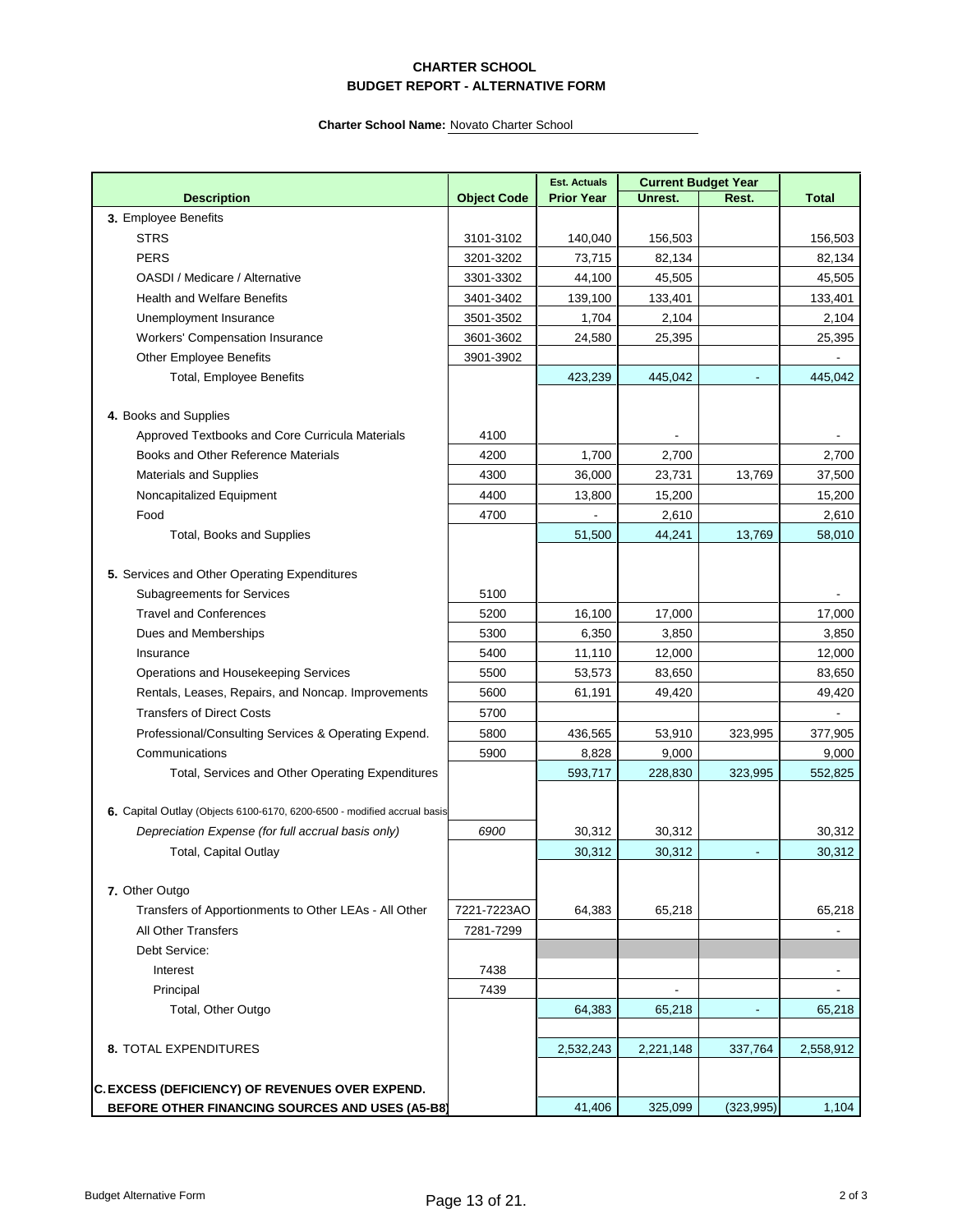|                                                               |                    | <b>Est. Actuals</b> | <b>Current Budget Year</b> |                |              |
|---------------------------------------------------------------|--------------------|---------------------|----------------------------|----------------|--------------|
| <b>Description</b>                                            | <b>Object Code</b> | <b>Prior Year</b>   | Unrest.                    | Rest.          | <b>Total</b> |
| <b>D. OTHER FINANCING SOURCES / USES</b>                      |                    |                     |                            |                |              |
| 1. Other Sources                                              | 8930-8979          |                     |                            |                |              |
| 2. Less: Other Uses                                           | 7630-7699          |                     |                            |                |              |
| 3. Contributions Between Unrestricted and Restricted Accounts |                    |                     |                            |                |              |
| (must net to zero)                                            | 8980-8999          |                     | (323, 995)                 | 323,995        |              |
|                                                               |                    |                     |                            |                |              |
| 4. TOTAL OTHER FINANCING SOURCES / USES                       |                    |                     | (323, 995)                 | 323,995        |              |
| E. NET INCREASE (DECREASE) IN FUND BALANCE (C + D4)           |                    | 41,406              | 1,104                      | $\blacksquare$ | 1,104        |
| <b>F. FUND BALANCE, RESERVES</b>                              |                    |                     |                            |                |              |
| 1. Beginning Fund Balance                                     |                    |                     |                            |                |              |
| a. As of July 1                                               | 9791               | 717,970             | 759,376                    |                | 759,376      |
| b. Adjustments to Beginning Balance                           | 9793, 9795         |                     |                            |                |              |
| c. Adjusted Beginning Balance                                 |                    | 717,970             | 759,376                    |                | 759,376      |
| 2. Ending Fund Balance, June 30 ( $E + F.1.c$ .)              |                    | 759,376             | 760,480                    |                | 760,480      |
| <b>Components of Ending Fund Balance</b>                      |                    |                     |                            |                |              |
| a. Net Investment in Capital Assets                           | 9796               | 457,062             | 426,750                    |                | 426,750      |
| b. Restricted                                                 | 9797               |                     |                            |                |              |
| c. Unrestricted Net Position                                  | 9790               | 302,314             | 333,730                    |                | 333,730      |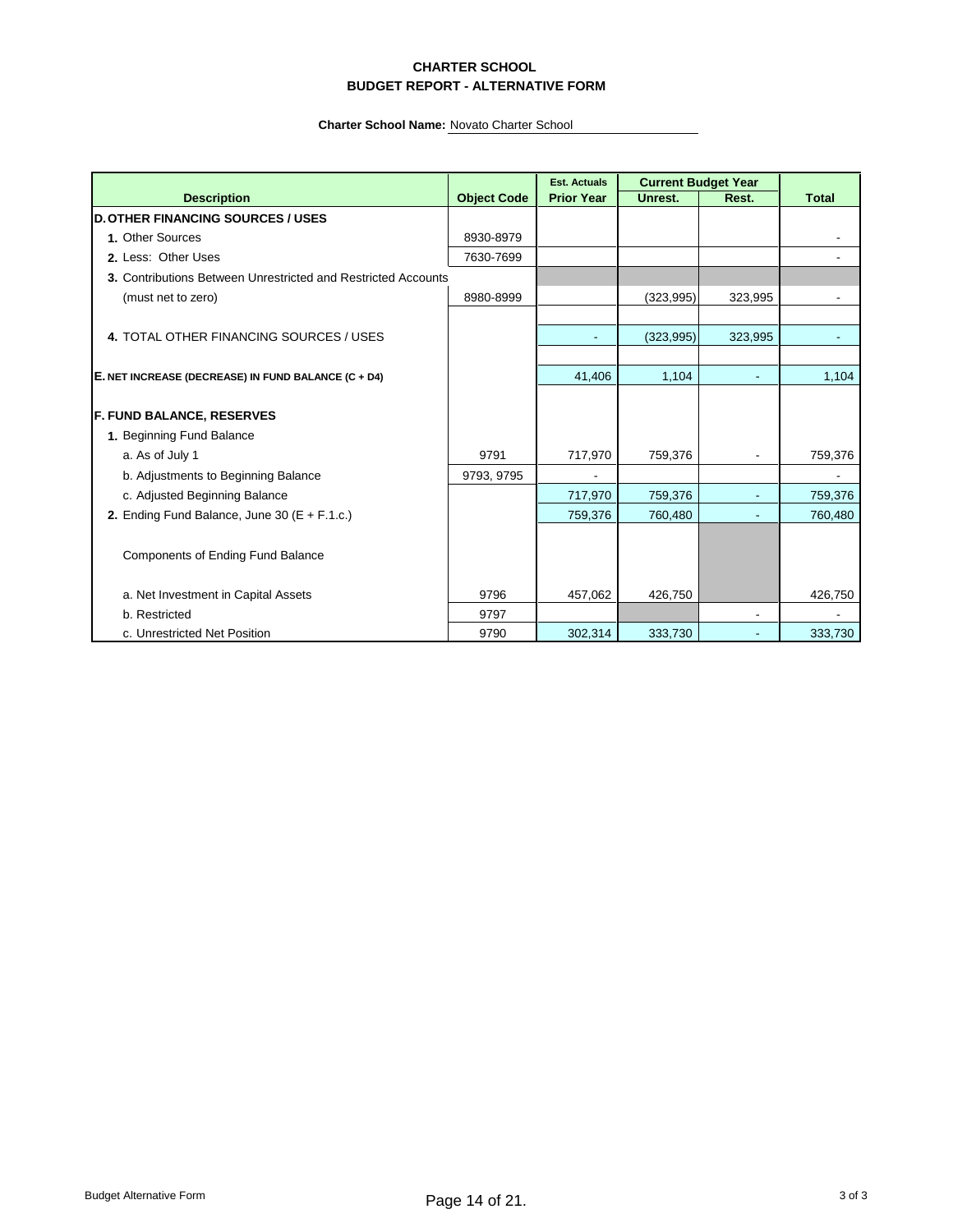### **CHARTER SCHOOL MULTI-YEAR PROJECTION - ALTERNATIVE FORM**

| <b>Charter School Name: Novato Charter School</b> |                                                                 |
|---------------------------------------------------|-----------------------------------------------------------------|
|                                                   | CDS #: 21-65417-6113229                                         |
|                                                   | <b>Charter Approving Entity: Novato Unified School District</b> |
| <b>County: Marin</b>                              |                                                                 |
| <b>Charter #: 0089</b>                            |                                                                 |
| <b>Fiscal Year: 2019/20</b>                       |                                                                 |

*This charter school uses the following basis of accounting:*

**X Accrual Basis** (Applicable Capital Assets / Interest on Long-Term Debt / Long-Term Liabilities objects are 6900, 7438, 9400-9499, and 9660-9669)

**Modified Accrual Basis** (Applicable Capital Outlay / Debt Service objects are 6100-6170, 6200-6500, 7438, and 7439)

|                                            |                    |                     | FY 2019/20               | <b>Totals for</b> | <b>Totals for</b> |           |
|--------------------------------------------|--------------------|---------------------|--------------------------|-------------------|-------------------|-----------|
| <b>Description</b>                         | <b>Object Code</b> | <b>Unrestricted</b> | <b>Restricted</b>        | <b>Total</b>      | 2020/21           | 2021/22   |
| <b>A. REVENUES</b>                         |                    |                     |                          |                   |                   |           |
| 1. LCFF Sources                            |                    |                     |                          |                   |                   |           |
| State Aid - Current Year                   | 8011               | 837,226             | $\overline{\phantom{a}}$ | 837,226           | 896,779           | 943,328   |
| <b>Education Protection Account State</b>  | 8012               | 163,590             | $\blacksquare$           | 163,590           | 107,224           | 51,960    |
| State Aid - Prior Years                    | 8019               |                     | $\blacksquare$           | $\sim$            |                   |           |
| Charter Schools Funding in Lieu of         | 8096               | 1,181,571           |                          | 1,181,571         | 1,237,937         | 1,309,528 |
| Total, LCFF/Revenue Limit S                |                    | 2,182,387           | $\omega$                 | 2,182,387         | 2,241,940         | 2,304,816 |
|                                            |                    |                     |                          |                   |                   |           |
| 2. Federal Revenues                        |                    |                     |                          |                   |                   |           |
| No Child Left Behind                       | 8290               |                     |                          |                   |                   |           |
| Special Education - Federal                | 8181, 8182         | $\blacksquare$      | $\mathbf{r}$             | $\blacksquare$    | 34,000            | 34,850    |
| <b>Child Nutrition - Federal</b>           | 8220               | $\blacksquare$      | $\blacksquare$           |                   |                   |           |
| <b>Other Federal Revenues</b>              | 8110, 8260-8299    | $\overline{a}$      | $\overline{\phantom{a}}$ | $\overline{a}$    |                   |           |
| <b>Total, Federal Revenues</b>             |                    |                     | $\tilde{\phantom{a}}$    |                   | 34,000            | 34,850    |
|                                            |                    |                     |                          |                   |                   |           |
| 3. Other State Revenues                    |                    |                     |                          |                   |                   |           |
| Special Education - State                  | <b>StateRevSE</b>  |                     |                          |                   | 130,065           | 133,317   |
| All Other State Revenues                   | <b>StateRevAO</b>  | 43,610              | 13,769                   | 57,379            | 57,512            | 57,639    |
| <b>Total. Other State Revenues</b>         |                    | 43,610              | 13,769                   | 57,379            | 187,577           | 190,956   |
|                                            |                    |                     |                          |                   |                   |           |
| 4. Other Local Revenues                    |                    |                     |                          |                   |                   |           |
| All Other Local Revenues                   | LocalRevAO         | 320,250             |                          | 320,250           | 305,000           | 305,000   |
| <b>Total, Local Revenues</b>               |                    | 320.250             |                          | 320,250           | 305,000           | 305,000   |
|                                            |                    |                     |                          |                   |                   |           |
| <b>5. TOTAL REVENUES</b>                   |                    | 2,546,247           | 13,769                   | 2,560,016         | 2,768,517         | 2,835,622 |
|                                            |                    |                     |                          |                   |                   |           |
| <b>B. EXPENDITURES</b>                     |                    |                     |                          |                   |                   |           |
| 1. Certificated Salaries                   |                    |                     |                          |                   |                   |           |
| <b>Certificated Teachers' Salaries</b>     | 1100               | 812,640             |                          | 812,640           | 926,733           | 953,589   |
| <b>Certificated Pupil Support Salaries</b> | 1200               |                     |                          |                   |                   |           |
| Certificated Supervisors' and Admir        | 1300               | 124,503             | $\blacksquare$           | 124,503           | 190,932           | 196,660   |
| <b>Other Certificated Salaries</b>         | 1900               |                     | $\blacksquare$           |                   |                   |           |
| <b>Total, Certificated Salaries</b>        |                    | 937,143             | $\blacksquare$           | 937,143           | 1,117,665         | 1,150,249 |
|                                            |                    |                     |                          |                   |                   |           |
| 2. Non-certificated Salaries               |                    |                     |                          |                   |                   |           |
| Non-certificated Instructional Aides       | 2100               | 272,234             | $\overline{\phantom{a}}$ | 272,234           | 279,003           | 285,938   |
| Non-certificated Support Salaries          | 2200               |                     | $\blacksquare$           | $\sim$            |                   |           |
| Non-certificated Supervisors' and A        | 2300               | 71,750              |                          | 71,750            | 73,544            | 75,383    |
| <b>Clerical and Office Salaries</b>        | 2400               | 125,628             | $\overline{\phantom{a}}$ | 125,628           | 133,237           | 136,586   |
| <b>Other Non-certificated Salaries</b>     | 2900               | 750                 | $\blacksquare$           | 750               |                   |           |
| Total, Non-certificated Salari             |                    | 470,362             | $\overline{a}$           | 470,362           | 485,784           | 497,907   |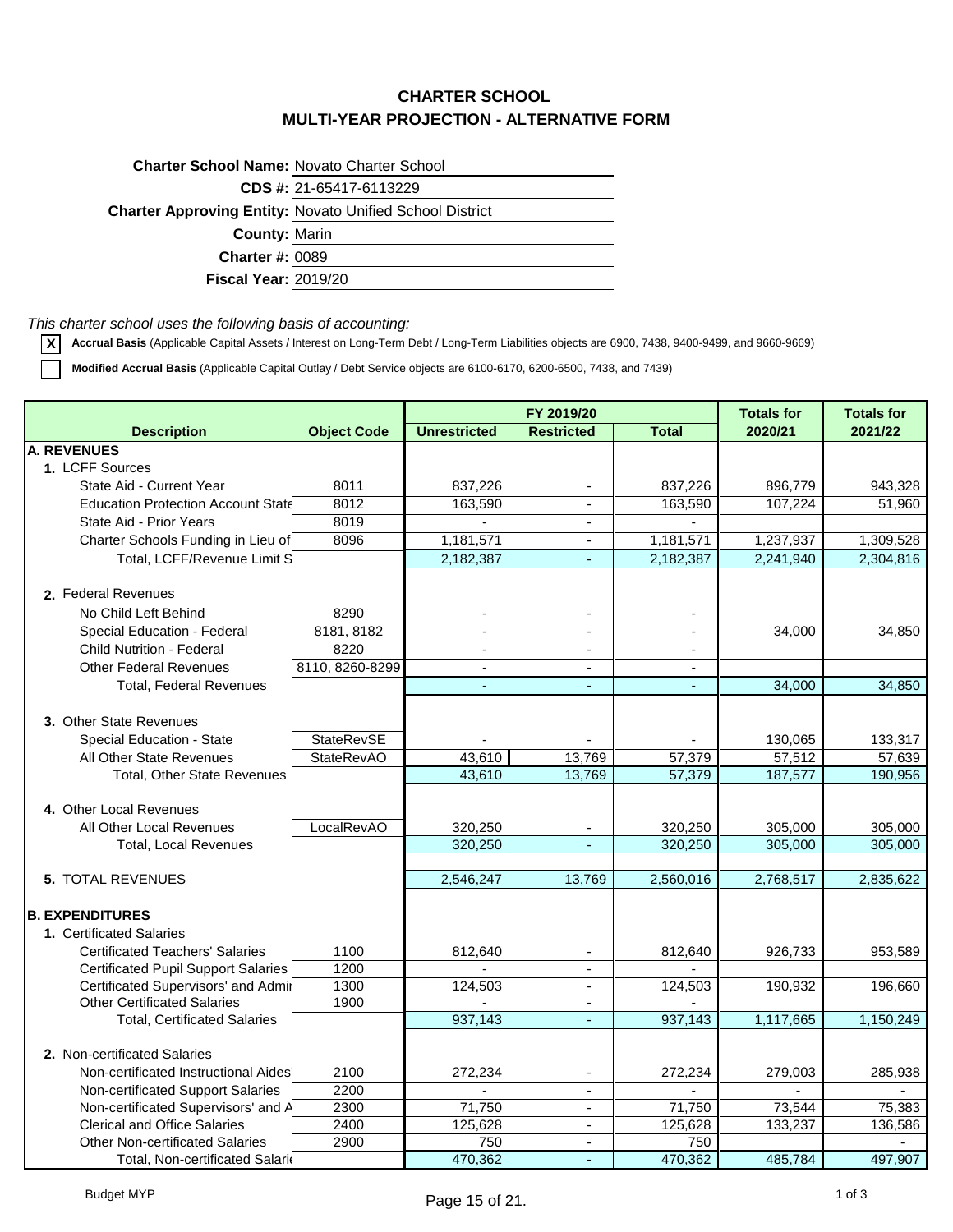### **CHARTER SCHOOL MULTI-YEAR PROJECTION - ALTERNATIVE FORM**

|                                           |                    |                     | FY 2019/20               |              | <b>Totals for</b> | <b>Totals for</b> |
|-------------------------------------------|--------------------|---------------------|--------------------------|--------------|-------------------|-------------------|
| <b>Description</b>                        | <b>Object Code</b> | <b>Unrestricted</b> | <b>Restricted</b>        | <b>Total</b> | 2020/21           | 2021/22           |
| 3. Employee Benefits                      |                    |                     |                          |              |                   |                   |
| <b>STRS</b>                               | 3101-3102          | 156,503             | $\overline{\phantom{a}}$ | 156,503      | 202,298           | 204,744           |
| <b>PERS</b>                               | 3201-3202          | 82,134              |                          | 82,134       | 105,002           | 122,094           |
| OASDI / Medicare / Alternative            | 3301-3302          | 45,505              |                          | 45,505       | 48,865            | 50,264            |
| <b>Health and Welfare Benefits</b>        | 3401-3402          | 133,401             | $\overline{\phantom{a}}$ | 133,401      | 150,930           | 150,930           |
| Unemployment Insurance                    | 3501-3502          | 2,104               |                          | 2,104        | 2,201             | 2,224             |
| <b>Workers' Compensation Insurance</b>    | 3601-3602          | 25,395              | $\overline{a}$           | 25,395       | 28,930            | 29,737            |
| <b>Other Employee Benefits</b>            | 3901-3902          |                     | $\overline{\phantom{a}}$ |              |                   |                   |
| Total, Employee Benefits                  |                    | 445,042             | ٠                        | 445,042      | 538,226           | 559,993           |
|                                           |                    |                     |                          |              |                   |                   |
| 4. Books and Supplies                     |                    |                     |                          |              |                   |                   |
| Approved Textbooks and Core Cur           | 4100               |                     |                          |              |                   |                   |
| Books and Other Reference Materi          | 4200               | $\overline{2,700}$  |                          | 2,700        | 4,000             | 4,000             |
| <b>Materials and Supplies</b>             | 4300               | 23,731              | 13,769                   | 37,500       | 41,700            | 42,117            |
| Noncapitalized Equipment                  | 4400               | 15,200              |                          | 15,200       | 20,250            | 20,453            |
| Food                                      | 4700               | 2,610               |                          | 2,610        | 2,636             | 2,662             |
| Total, Books and Supplies                 |                    | 44,241              | 13,769                   | 58,010       | 68,586            | 69,232            |
|                                           |                    |                     |                          |              |                   |                   |
| 5. Services and Other Operating Expend    |                    |                     |                          |              |                   |                   |
| <b>Subagreements for Services</b>         | 5100               |                     | $\blacksquare$           |              |                   |                   |
| <b>Travel and Conferences</b>             | 5200               | 17,000              | $\overline{\phantom{a}}$ | 17,000       | 20,500            | 20,705            |
| Dues and Memberships                      | 5300               | 3,850               | $\overline{\phantom{a}}$ | 3,850        | 6,650             | 6,717             |
| Insurance                                 | 5400               | 12,000              | $\overline{\phantom{a}}$ | 12,000       | 12,360            | 12,731            |
| Operations and Housekeeping Ser           | 5500               | 83,650              | $\overline{\phantom{a}}$ | 83,650       | 84,487            | 85,331            |
| Rentals, Leases, Repairs, and Non         | 5600               | 49,420              | $\blacksquare$           | 49,420       | 49,914            | 50,413            |
| direct costs                              | 5700               |                     |                          |              |                   |                   |
| Professional/Consulting Services a        | 5800               | 53,910              | 323,995                  | 377,905      | 91,989            | 92,909            |
| Communications                            | 5900               | 9,000               |                          | 9,000        | 9,090             | 9,181             |
| Total, Services and Other Op              |                    | 228,830             | 323,995                  | 552,825      | 274,990           | 277,987           |
|                                           |                    |                     |                          |              |                   |                   |
| 6. Capital Outlay (Objects 6100-6170, 620 |                    |                     |                          |              |                   |                   |
| Depreciation Expense (for full accri      | 6900               | 30,312              | $\overline{\phantom{a}}$ | 30,312       | 30,312            | 30,312            |
| <b>Total, Capital Outlay</b>              |                    | 30,312              | ٠                        | 30,312       | 30,312            | 30,312            |
|                                           |                    |                     |                          |              |                   |                   |
| 7. Other Outgo                            |                    |                     |                          |              |                   |                   |
| Transfers of Apportionments to Oth        | 7221-7223AO        | 65,218              |                          | 65,218       | 72,731            | 74,762            |
| All Other Transfers                       | 7281-7299          |                     |                          |              |                   |                   |
| Debt Service:                             |                    |                     |                          |              |                   |                   |
| Interest                                  | 7438               |                     | $\overline{\phantom{a}}$ |              | ٠                 |                   |
| Principal                                 | 7439               |                     |                          |              |                   |                   |
| Total, Other Outgo                        |                    | 65,218              | $\blacksquare$           | 65,218       | 72,731            | 74,762            |
|                                           |                    |                     |                          |              |                   |                   |
| <b>8. TOTAL EXPENDITURES</b>              |                    | 2,221,148           | 337,764                  | 2,558,912    | 2,588,294         | 2,660,442         |
|                                           |                    |                     |                          |              |                   |                   |
| <b>C. EXCESS (DEFICIENCY) OF REVENUES</b> |                    |                     |                          |              |                   |                   |
| <b>BEFORE OTHER FINANCING SOURCE</b>      |                    | 325,099             | (323, 995)               | 1,104        | 180,223           | 175,180           |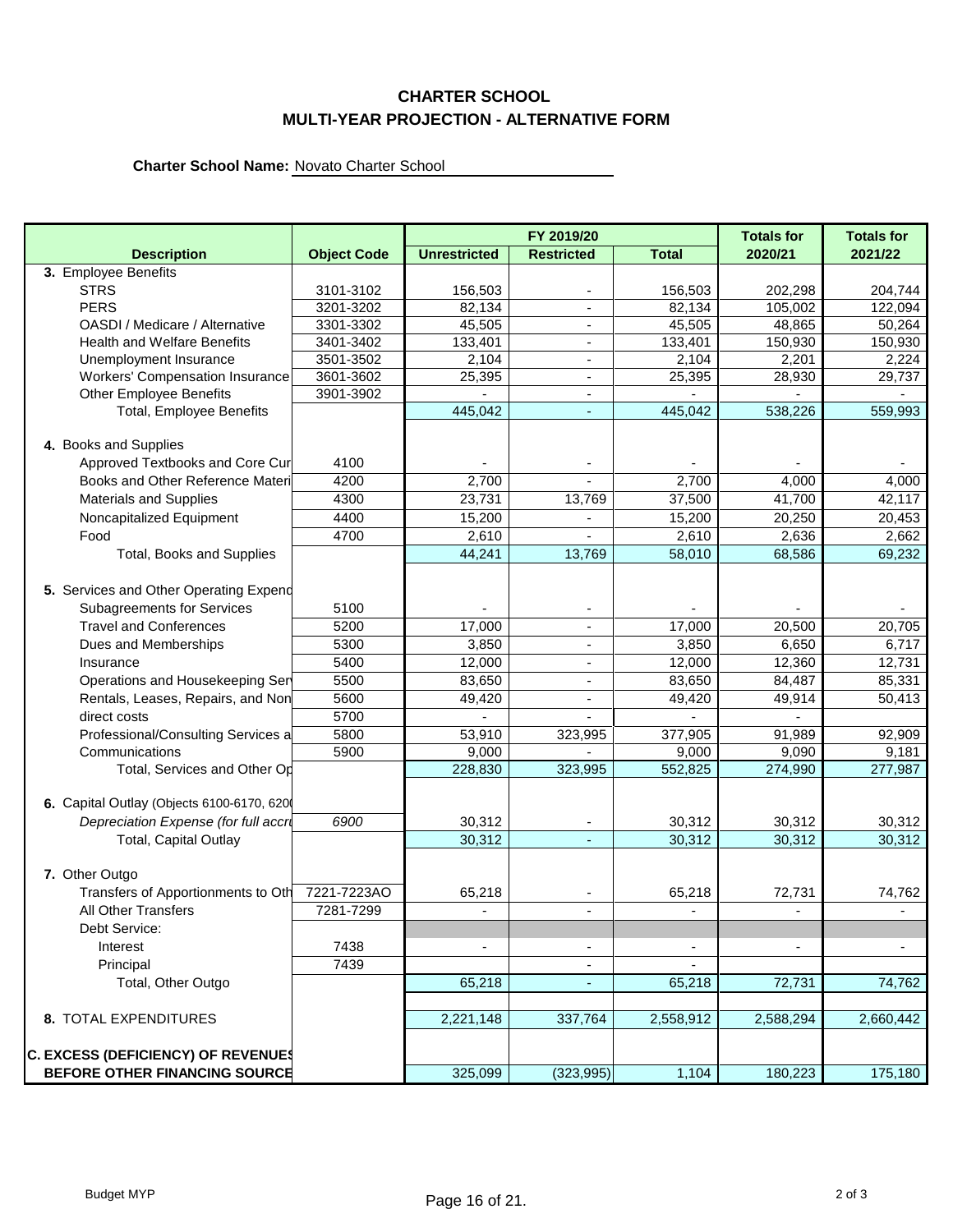### **CHARTER SCHOOL MULTI-YEAR PROJECTION - ALTERNATIVE FORM**

|                                                               |                    |                          | FY 2019/20               | <b>Totals for</b> | <b>Totals for</b> |           |
|---------------------------------------------------------------|--------------------|--------------------------|--------------------------|-------------------|-------------------|-----------|
| <b>Description</b>                                            | <b>Object Code</b> | <b>Unrestricted</b>      | <b>Restricted</b>        | <b>Total</b>      | 2020/21           | 2021/22   |
| <b>D. OTHER FINANCING SOURCES / USES</b>                      |                    |                          |                          |                   |                   |           |
| 1. Other Sources                                              | 8930-8979          | $\overline{\phantom{0}}$ | $\blacksquare$           |                   |                   |           |
| 2. Less: Other Uses                                           | 7630-7699          | ٠                        | $\blacksquare$           | ٠                 |                   |           |
| 3. Contributions Between Unrestricted and Restricted Accounts |                    |                          |                          |                   |                   |           |
| (must net to zero)                                            | 8980-8999          | (323, 995)               | 323,995                  | $\blacksquare$    |                   |           |
|                                                               |                    |                          |                          |                   |                   |           |
| 4. TOTAL OTHER FINANCING SOURC                                |                    | (323, 995)               | 323,995                  | ٠                 | $\overline{a}$    |           |
|                                                               |                    |                          |                          |                   |                   |           |
| E. NET INCREASE (DECREASE) IN FUND                            |                    | 1,104                    | ٠                        | 1,104             | 180,223           | 175,180   |
|                                                               |                    |                          |                          |                   |                   |           |
| <b>F. FUND BALANCE, RESERVES</b>                              |                    |                          |                          |                   |                   |           |
| 1. Beginning Fund Balance                                     |                    |                          |                          |                   |                   |           |
| a. As of July 1                                               | 9791               | 759,376                  | $\blacksquare$           | 759,376           | 760,480           | 940,703   |
| b. Adjustments to Beginning Balance                           | 9793, 9795         |                          | $\overline{a}$           |                   |                   |           |
| c. Adjusted Beginning Balance                                 |                    | 759,376                  | $\overline{\phantom{a}}$ | 759,376           | 760,480           | 940,703   |
| 2. Ending Fund Balance, June 30 ( $E + F$                     |                    | 760,480                  | ٠                        | 760,480           | 940,703           | 1,115,883 |
|                                                               |                    |                          |                          |                   |                   |           |
| Components of Ending Fund Balance                             |                    |                          |                          |                   |                   |           |
|                                                               |                    |                          |                          |                   |                   |           |
| a. Net Investment in Capital Assets                           | 9796               | 426,750                  |                          | 426,750           | 396,438           | 366,126   |
| b. Restricted                                                 | 9797               |                          |                          |                   |                   |           |
| c Unrestricted Net Position                                   | 9790               | 333,730                  |                          | 333,730           | 544,265           | 749,757   |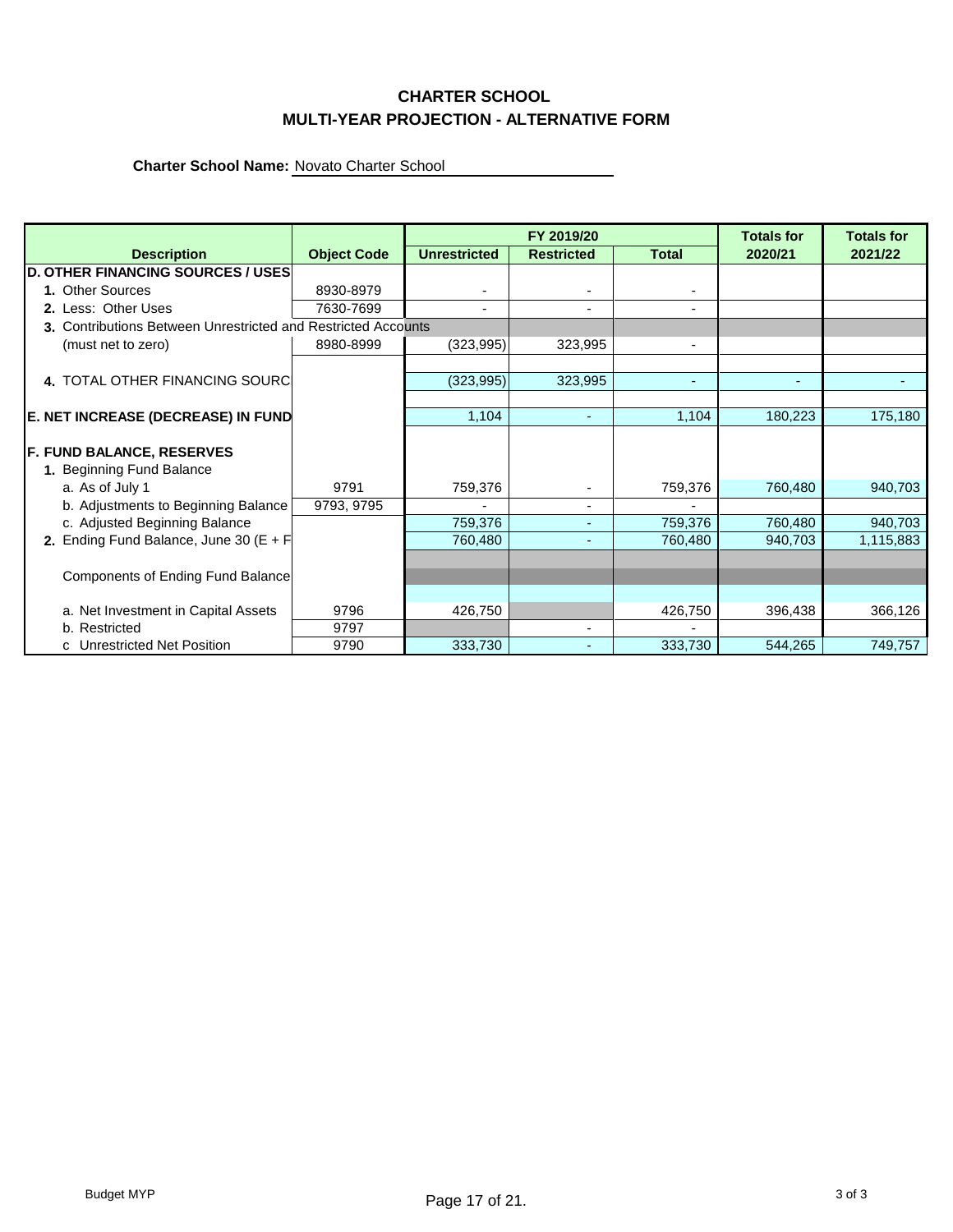### **Novato Charter School Cash Flow Report**

### **Fiscal Year 2019-20**

|                                      | <b>Beg Bal</b> | July      | Aug        | <b>Sept</b> | Oct       | <b>Nov</b> | <b>Dec</b> | Jan       | Feb       | <b>Mar</b> | Apr            | May       | June       | <b>Total</b>             |
|--------------------------------------|----------------|-----------|------------|-------------|-----------|------------|------------|-----------|-----------|------------|----------------|-----------|------------|--------------------------|
| A. BEGINNING CASH                    |                | 525,593   | 619,757    | 505,579     | 539,114   | 501,425    | 510.087    | 526.843   | 485,499   | 445.476    | 531,348        | 482,029   | 623,109    | 525,593                  |
| <b>B. RECEIPTS</b>                   |                |           |            |             |           |            |            |           |           |            |                |           |            |                          |
| <b>LCFF Revenue Sources</b>          |                |           |            |             |           |            |            |           |           |            |                |           |            |                          |
| <b>State Aid</b>                     |                | 41,861    | 41.861     | 75,350      | 75,350    | 75,350     | 75,350     | 75,350    | 75,350    | 75,350     | 75,350         | 75,350    | 75,350     | 837,226                  |
| EPA                                  |                |           |            | 40,898      |           |            | 40,898     |           |           | 40,898     |                |           | 40.898     | 163,590                  |
| In-Lieu Property Tax                 |                |           | 70,894     | 141,789     | 94,526    | 94,526     | 94,526     | 94,526    | 94,526    | 165,420    | 82,710         | 82,710    | 165,420    | 1,181,571                |
| <b>Federal Revenues</b>              |                |           |            |             |           |            |            |           |           |            |                |           |            |                          |
| <b>Other State Revenues</b>          |                |           |            |             |           | 4,380      | 13,250     |           |           | 13,250     | $\blacksquare$ |           | 26,500     | 57,379                   |
| <b>Local Revenues</b>                |                |           |            | 43,813      |           | 40,000     | 3,813      |           |           | 3,813      | $\blacksquare$ | 210,000   | 18,813     | 320,250                  |
| Interfund Transfers In               |                |           |            |             |           |            |            |           |           |            |                |           |            | $\overline{\phantom{a}}$ |
| <b>TOTAL RECEIPTS</b>                |                | 41,861    | 112,756    | 301,849     | 169,876   | 214,256    | 227,836    | 169,876   | 169,876   | 298,730    | 158,060        | 368,060   | 326,980    | 2,560,016                |
|                                      |                |           |            |             |           |            |            |           |           |            |                |           |            |                          |
| <b>C. DISBURSEMENTS</b>              |                |           |            |             |           |            |            |           |           |            |                |           |            |                          |
| <b>Certificated Salaries</b>         |                | 10.722    | 79.204     | 82,510      | 81,998    | 81,494     | 82,277     | 84,645    | 84,668    | 83,944     | 81,923         | 94,932    | 88,827     | 937,143                  |
| <b>Classified Salaries</b>           |                | 18,700    | 42.602     | 42.111      | 40.963    | 40,570     | 40.867     | 40,564    | 40,183    | 41,265     | 40.763         | 44.130    | 37.645     | 470,362                  |
| <b>Employee Benefits</b>             |                | 9,511     | 38,929     | 36,424      | 37,251    | 35,590     | 39,840     | 39,481    | 38,588    | 38,307     | 38,047         | 40,866    | 52,209     | 445,042                  |
| <b>Books and Supplies</b>            |                | 4,777     | 17,102     | 8,867       | 2,833     | 3,421      | 3,576      | 2,011     | 1,941     | 4,823      | 2,127          | 2,534     | 3,997      | 58,010                   |
| Services                             |                | 22,883    | 22,883     | 18,306      | 18,306    | 18,306     | 18,306     | 18,306    | 18,306    | 18,306     | 18,306         | 18,306    | 18,306     | 228,830                  |
| Services - SpEd                      |                |           |            |             |           |            |            |           |           |            |                |           | 323,995    | 323,995                  |
| Capital Outlay                       |                | 2,526     | 2,526      | 2,526       | 2,526     | 2,526      | 2,526      | 2,526     | 2,526     | 2,526      | 2,526          | 2,526     | 2,526      | 30,312                   |
| Other Outgo                          |                |           |            |             |           |            |            |           |           |            |                |           |            |                          |
| <b>Interfund Transfers Out</b>       |                |           |            |             |           |            |            |           |           |            |                |           | 65,218     | 65,218                   |
| <b>TOTAL DISBURSEMENTS</b>           |                | 69.118    | 203.247    | 190.744     | 183,878   | 181,907    | 187,392    | 187,533   | 186.212   | 189,171    | 183.693        | 203,293   | 592,723    | 2,558,912                |
| D. BALANCE SHEET / PRIOR YR TRANS    |                |           |            |             |           |            |            |           |           |            |                |           |            |                          |
| <b>Accounts Receivable</b>           | (155, 663)     | 145,108   |            | 10,500      |           |            |            |           |           |            |                |           | (165, 420) | (9,812)                  |
| Accounts Payable (Commercial)        | $\overline{a}$ |           |            |             |           |            |            |           |           |            |                |           |            |                          |
| Accounts Payable (NUSD Fees/In-Lieu) | 64,383         |           |            | (64, 383)   |           |            |            |           |           |            |                |           | 65,218     | 835                      |
| Accounts Payable (SpEd 18-19)        | 314,558        | (26, 213) | (26, 213)  | (26, 213)   | (26, 213) | (26, 213)  | (26, 213)  | (26, 213) | (26, 213) | (26, 213)  | (26, 213)      | (26, 213) | (26, 215)  | (314, 558)               |
| Accounts Payable (SpEd 19-20)        |                |           |            |             |           |            |            |           |           |            |                |           | 323,995    | 323,995                  |
| Capital Assets (Net)                 | (457,062)      | 2,526     | 2,526      | 2,526       | 2,526     | 2,526      | 2,526      | 2,526     | 2,526     | 2,526      | 2,526          | 2,526     | 2,526      | 30,312                   |
| Other                                |                |           |            |             |           |            |            |           |           |            |                |           |            | $\overline{\phantom{a}}$ |
| TOTAL BAL SHEET / PRIOR YR           | (759, 377)     | 121,421   | (23, 687)  | (77, 570)   | (23, 687) | (23, 687)  | (23, 687)  | (23, 687) | (23, 687) | (23, 687)  | (23, 687)      | (23, 687) | 200,104    | 30,772                   |
|                                      |                |           |            |             |           |            |            |           |           |            |                |           |            |                          |
| E. NET INCREASE/DECREASE (B-C+D)     |                | 94,164    | (114, 178) | 33,535      | (37,689)  | 8,662      | 16,756     | (41, 344) | (40, 023) | 85,872     | (49, 319)      | 141,080   | (65, 640)  | 31,876                   |
| F. ENDING CASH $(A + E)$             |                | 619,757   | 505,579    | 539.114     | 501.425   | 510,087    | 526,843    | 485,499   | 445,476   | 531,348    | 482,029        | 623,109   | 557,469    | N/A                      |
| % of Total Expenditures              |                | 24.2%     | 19.8%      | 21.1%       | 19.6%     | 19.9%      | 20.6%      | 19.0%     | 17.4%     | 20.8%      | 18.8%          | 24.4%     | 21.8%      |                          |

-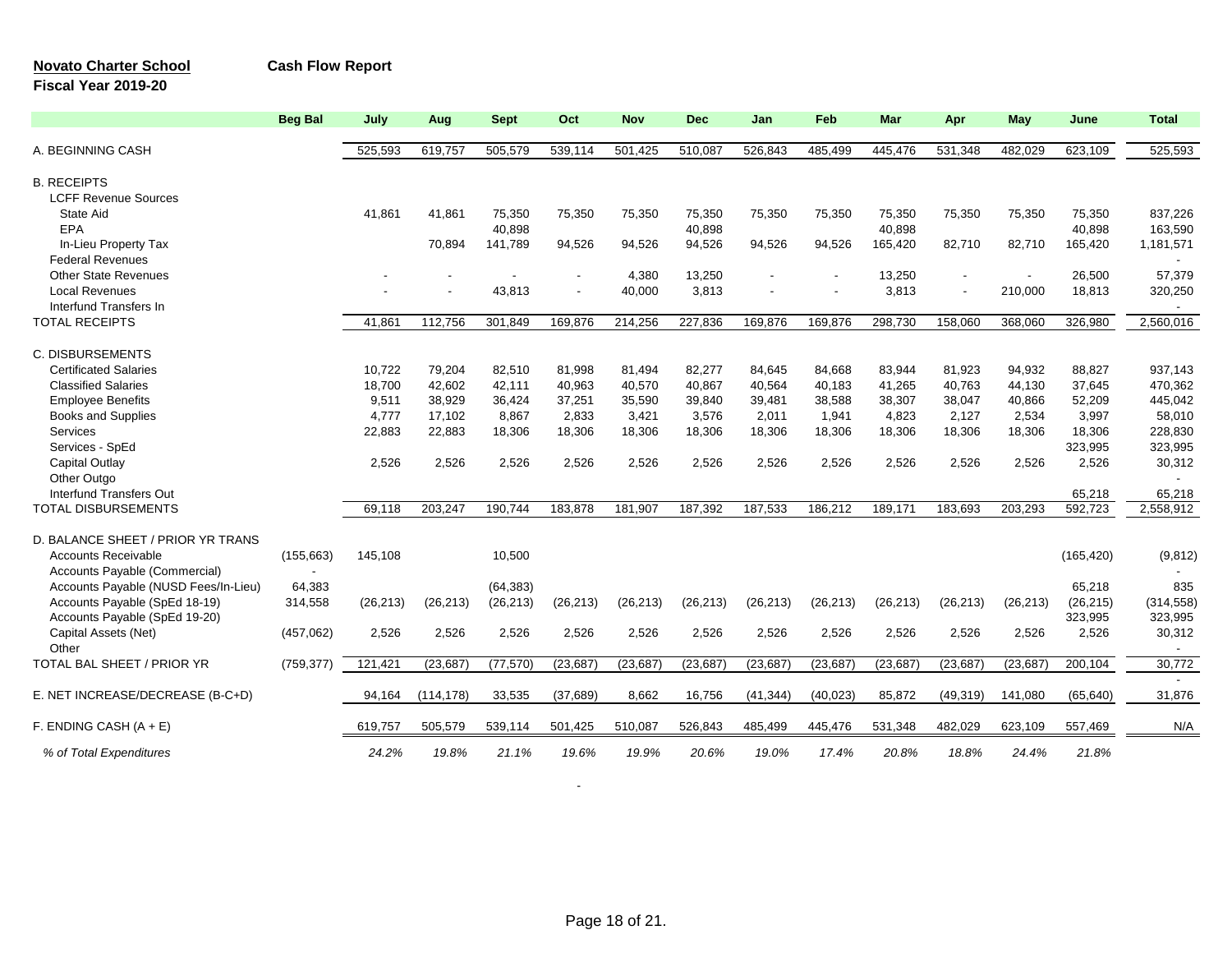### **Novato Charter School Cash Flow Report**

### **Fiscal Year 2020-21**

|                                      | <b>Beg Bal</b> | July     | Aug        | <b>Sept</b>    | Oct       | <b>Nov</b> | <b>Dec</b> | Jan            | Feb       | <b>Mar</b> | Apr       | May            | June       | <b>Total</b>             |
|--------------------------------------|----------------|----------|------------|----------------|-----------|------------|------------|----------------|-----------|------------|-----------|----------------|------------|--------------------------|
| A. BEGINNING CASH                    |                | 557,469  | 659,927    | 525,286        | 535,469   | 489,420    | 490,207    | 482,471        | 431,954   | 382,965    | 447,487   | 389,228        | 518,087    | 557,469                  |
| <b>B. RECEIPTS</b>                   |                |          |            |                |           |            |            |                |           |            |           |                |            |                          |
| <b>LCFF Revenue Sources</b>          |                |          |            |                |           |            |            |                |           |            |           |                |            |                          |
| <b>State Aid</b>                     |                | 44,839   | 44.839     | 80,710         | 80.710    | 80.710     | 80.710     | 80.710         | 80.710    | 80,710     | 80,710    | 80,710         | 80,710     | 896,779                  |
| EPA                                  |                |          |            | 26,806         |           |            | 26,806     |                |           | 26,806     |           |                | 26,806     | 107,224                  |
| In-Lieu Property Tax                 |                |          | 74.276     | 148,552        | 99,035    | 99,035     | 99,035     | 99,035         | 99,035    | 173,311    | 86,656    | 86,656         | 173,311    | 1,237,937                |
| Federal Revenues (SpEd)              |                |          |            |                |           |            |            |                |           |            |           |                | 34,000     | 34,000                   |
|                                      |                |          |            |                |           |            |            |                |           |            |           |                |            |                          |
| State SpEd / AB602                   |                | 6,503    | 6,503      | 11,706         | 11,706    | 11,706     | 11,706     | 11,706         | 11.706    | 11,706     | 11,706    | 11,706         | 11,706     | 130,065                  |
| <b>Other State Revenues</b>          |                |          | $\sim$     | $\blacksquare$ | $\sim$    | 4,513      | 13,250     | $\blacksquare$ | $\sim$    | 13,250     | $\sim$    | $\blacksquare$ | 26,500     | 57,512                   |
| <b>Local Revenues</b>                |                |          |            | 42,500         |           | 40,000     | 2,500      |                |           | 2,500      |           | 210,000        | 7,500      | 305,000                  |
| Interfund Transfers In               |                |          |            |                |           |            |            |                |           |            |           |                |            |                          |
| <b>TOTAL RECEIPTS</b>                |                | 51,342   | 125,618    | 310,274        | 191,451   | 235,964    | 234,007    | 191,451        | 191,451   | 308,283    | 179,072   | 389,072        | 360,533    | 2,768,517                |
| C. DISBURSEMENTS                     |                |          |            |                |           |            |            |                |           |            |           |                |            |                          |
| <b>Certificated Salaries</b>         |                | 12.787   | 94.461     | 98.403         | 97.793    | 97,192     | 98.126     | 100,950        | 100,977   | 100,114    | 97.704    | 113,218        | 105,938    | 1,117,665                |
| <b>Classified Salaries</b>           |                | 19,313   | 43,999     | 43,491         | 42,306    | 41,900     | 42,207     | 41,894         | 41,500    | 42,618     | 42,100    | 45,576         | 38,879     | 485,784                  |
| <b>Employee Benefits</b>             |                | 11,503   | 47,080     | 44,051         | 45,051    | 43,041     | 48,182     | 47,747         | 46,668    | 46,328     | 46,013    | 49,422         | 63,141     | 538,226                  |
| <b>Books and Supplies</b>            |                | 5,648    | 20,220     | 10,484         | 3,350     | 4,045      | 4,228      | 2,378          | 2,295     | 5,702      | 2,515     | 2,996          | 4.726      | 68,586                   |
| Services                             |                | 27,499   | 27,499     | 21,999         | 21,999    | 21,999     | 21,999     | 21,999         | 21,999    | 21,999     | 21,999    | 21,999         | 21,999     | 274,990                  |
|                                      |                |          |            |                |           |            |            |                |           |            |           |                |            |                          |
| <b>Capital Outlay</b>                |                | 2,526    | 2.526      | 2.526          | 2.526     | 2,526      | 2.526      | 2,526          | 2.526     | 2,526      | 2,526     | 2.526          | 2.526      | 30,312                   |
| Other Outgo                          |                |          |            |                |           |            |            |                |           |            |           |                |            |                          |
| Interfund Transfers Out              |                |          |            |                |           |            |            |                |           |            |           |                | 72,731     | 72,731                   |
| <b>TOTAL DISBURSEMENTS</b>           |                | 79,275   | 235,785    | 220,955        | 213,025   | 210,704    | 217,268    | 217,495        | 215,965   | 219,287    | 212,857   | 235,738        | 309,940    | 2,588,294                |
| D. BALANCE SHEET / PRIOR YR TRANS    |                |          |            |                |           |            |            |                |           |            |           |                |            |                          |
| <b>Accounts Receivable</b>           | (165, 420)     | 154,865  |            | 10,555         |           |            |            |                |           |            |           |                | (207, 311) | (41, 891)                |
| Accounts Payable (Commercial)        | ÷              |          |            |                |           |            |            |                |           |            |           |                |            |                          |
| Accounts Payable (NUSD Fees/In-Lieu) | 65,218         |          |            | (65, 218)      |           |            |            |                |           |            |           |                | 67,937     | 2,719                    |
| Accounts Payable (SpEd 19-20)        | 323,995        | (27,000) | (27,000)   | (27,000)       | (27,000)  | (27,000)   | (27,000)   | (27,000)       | (27,000)  | (27,000)   | (27,000)  | (27,000)       | (26, 995)  | (323, 995)               |
| Capital Assets (Net)                 | (426, 750)     | 2,526    | 2,526      | 2,526          | 2,526     | 2,526      | 2,526      | 2,526          | 2,526     | 2,526      | 2,526     | 2,526          | 2,526      | 30,312                   |
| Other                                |                |          |            |                |           |            |            |                |           |            |           |                |            | $\overline{\phantom{a}}$ |
| TOTAL BAL SHEET / PRIOR YR           |                | 130,391  | (24, 474)  | (79, 137)      | (24, 474) | (24, 474)  | (24, 474)  | (24, 474)      | (24, 474) | (24, 474)  | (24, 474) | (24, 474)      | (163, 843) | (332, 855)               |
|                                      |                |          |            |                |           |            |            |                |           |            |           |                |            |                          |
| E. NET INCREASE/DECREASE (B-C+D)     |                | 102,458  | (134, 641) | 10,183         | (46, 048) | 786        | (7, 735)   | (50, 518)      | (48, 988) | 64,522     | (58, 260) | 128,859        | (113, 250) | (152, 632)               |
| F. ENDING CASH $(A + E)$             |                | 659,927  | 525,286    | 535,469        | 489,420   | 490,207    | 482,471    | 431,954        | 382,965   | 447,487    | 389,228   | 518,087        | 404,837    | N/A                      |
| % of Total Expenditures              |                | 25.5%    | 20.3%      | 20.7%          | 18.9%     | 18.9%      | 18.6%      | 16.7%          | 14.8%     | 17.3%      | 15.0%     | 20.0%          | 15.6%      |                          |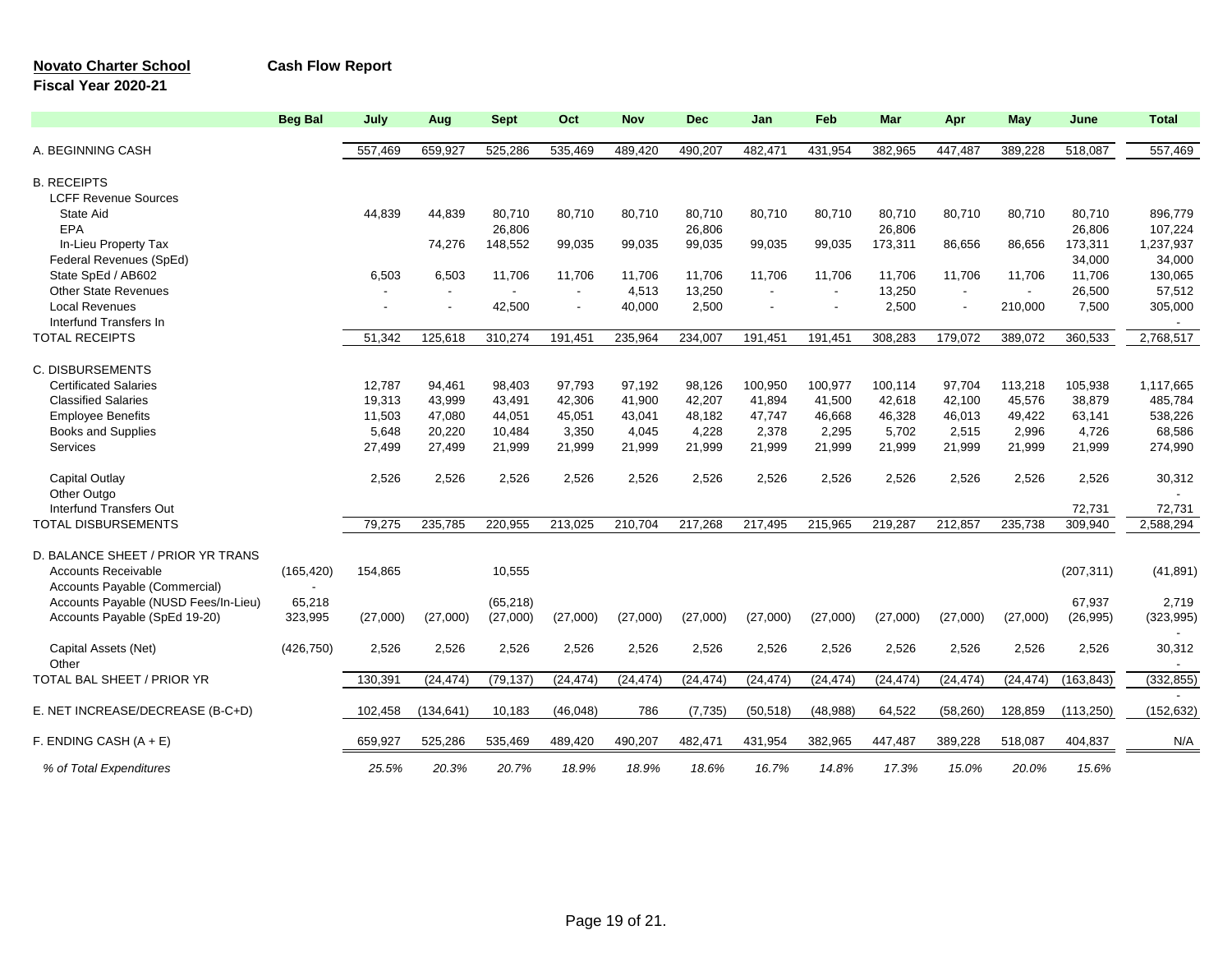| <b>LCFF Calculator Universal Assumptions</b><br>Novato Charter (6113229) - Budget Adop |    |              |    |                |              |     |                  |              |     | 5/22/2019    |
|----------------------------------------------------------------------------------------|----|--------------|----|----------------|--------------|-----|------------------|--------------|-----|--------------|
| <b>Summary of Funding</b>                                                              |    |              |    |                |              |     |                  |              |     |              |
|                                                                                        |    | 2017-18      |    | 2018-19        | 2019-20      |     | 2020-21          | 2021-22      |     | 2022-23      |
| <b>Target Components:</b>                                                              |    |              |    |                |              |     |                  |              |     |              |
| <b>COLA &amp; Augmentation</b>                                                         |    | 1.56%        |    | 3.70%          | 3.26%        |     | 3.00%            | 2.80%        |     | 2.80%        |
| <b>Base Grant</b>                                                                      |    | 1,890,553    |    | 1,981,150      | 2,027,894    |     | 2,088,785        | 2,147,206    |     | 2,207,319    |
| Grade Span Adjustment                                                                  |    | 96,499       |    |                |              |     |                  | 108,790      |     | 111,869      |
|                                                                                        |    |              |    | 99,631         | 102,760      |     | 105,839          |              |     |              |
| Supplemental Grant                                                                     |    | 38,946       |    | 50,938         | 51,733       |     | 47,316           | 48,820       |     | 50,188       |
| <b>Concentration Grant</b>                                                             |    |              |    |                |              |     |                  |              |     |              |
| Add-ons                                                                                |    |              |    |                |              |     |                  |              |     |              |
| <b>Total Target</b>                                                                    |    | 2,025,998    |    | 2,131,719      | 2,182,387    |     | 2,241,940        | 2,304,816    |     | 2,369,376    |
| <b>Transition Components:</b>                                                          |    |              |    |                |              |     |                  |              |     |              |
| Target                                                                                 | \$ | 2,025,998 \$ |    | 2,131,719 \$   | 2,182,387 \$ |     | 2,241,940 \$     | 2,304,816 \$ |     | 2,369,376    |
| Funded Based on Target Formula (PY P-2)                                                |    | <b>FALSE</b> |    | <b>FALSE</b>   | <b>TRUE</b>  |     | <b>TRUE</b>      | <b>TRUE</b>  |     | <b>TRUE</b>  |
| Floor                                                                                  |    | 1,909,618    |    | 1,979,906      | 2,113,535    |     | 2,113,535        | 2,113,535    |     | 2,113,535    |
| Remaining Need after Gap (informational only)                                          |    | 66,376       |    |                |              |     |                  |              |     |              |
| Gap %                                                                                  |    | 42.96644273% |    | 100%           | 100%         |     | 100%             | 100%         |     | 100%         |
| <b>Current Year Gap Funding</b>                                                        |    | 50,004       |    | 151,813        |              |     |                  |              |     |              |
| Miscellaneous Adjustments                                                              |    |              |    |                |              |     |                  |              |     |              |
| <b>Economic Recovery Target</b>                                                        |    |              |    |                |              |     |                  |              |     |              |
| <b>Additional State Aid</b>                                                            |    |              |    |                |              |     |                  |              |     |              |
| <b>Total LCFF Entitlement</b>                                                          | Ś. | 1,959,622 \$ |    | 2,131,719 \$   | 2,182,387 \$ |     | 2,241,940 \$     | 2,304,816 \$ |     | 2,369,376    |
| <b>Components of LCFF By Object Code</b>                                               |    |              |    |                |              |     |                  |              |     |              |
|                                                                                        |    | 2017-18      |    | 2018-19        | 2019-20      |     | 2020-21          | 2021-22      |     | 2022-23      |
| 8011 - State Aid                                                                       | \$ | 637,097 \$   |    | 774,804 \$     | 837,226 \$   |     | 896,779 \$       | 943,328 \$   |     | 934,324      |
| 8011 - Fair Share                                                                      |    |              |    |                |              |     |                  |              |     |              |
| 8311 & 8590 - Categoricals                                                             |    |              |    |                |              |     |                  |              |     |              |
| EPA (for LCFF Calculation purposes)                                                    |    | 347,653      |    | 201,922        | 163,590      |     | 107,224          | 51,960       |     | 51,960       |
| Local Revenue Sources:                                                                 |    |              |    |                |              |     |                  |              |     |              |
| 8021 to 8089 - Property Taxes<br>8096 - In-Lieu of Property Taxes                      |    | 974,872      |    | 1,154,993      | 1,181,571    |     | 1,237,937        | 1,309,528    |     | 1,383,092    |
| Property Taxes net of in-lieu                                                          |    |              |    |                |              |     |                  |              |     |              |
| <b>TOTAL FUNDING</b>                                                                   | Ś. | 1,959,622 \$ |    | 2,131,719 \$   | 2,182,387 \$ |     | 2,241,940 \$     | 2,304,816    | -\$ | 2,369,376    |
|                                                                                        |    |              |    |                |              |     |                  |              |     |              |
| <b>Basic Aid Status</b>                                                                |    |              |    |                |              |     |                  |              |     |              |
| Less: Excess Taxes                                                                     | \$ |              | \$ | Ś              |              | \$  | Ś                |              | \$  |              |
| Less: EPA in Excess to LCFF Funding                                                    |    |              |    |                |              |     |                  |              |     |              |
| <b>Total Phase-In Entitlement</b>                                                      | Ś. | 1,959,622    | 5  | 5<br>2,131,719 | 2,182,387    | - 5 | 2,241,940<br>- S | 2,304,816    | S.  | 2,369,376    |
| <b>EPA Details</b>                                                                     |    |              |    |                |              |     |                  |              |     |              |
|                                                                                        |    |              |    |                |              |     |                  |              |     |              |
| % of Adjusted Revenue Limit - Annual                                                   |    | 25.89051467% |    | 25.89000000%   | 25.89000000% |     | 25.89000000%     | 25.89000000% |     | 25.89000000% |
| % of Adjusted Revenue Limit - P-2                                                      |    | 25.89051467% |    | 25.89000000%   | 25.89000000% |     | 25.89000000%     | 25.89000000% |     | 25.89000000% |
| EPA (for LCFF Calculation purposes)<br>8012 - EPA, Current Year Receipt                | \$ | 347,653 \$   |    | $201,922 \div$ | $163,590$ \$ |     | $107,224$ \$     | $51,960$ \$  |     | 51,960       |
| (P-2 plus Current Year Accrual)<br>8019 - EPA, Prior Year Adjustment                   |    | 337,672      |    | 201,922        | 163,590      |     | 107,224          | 51,960       |     | 51,960       |
| (P-A less Prior Year Accrual)                                                          |    | (1,805)      |    | 9,981          |              |     |                  |              |     |              |
| Accrual (from Assumptions)                                                             |    |              |    |                |              |     |                  |              |     |              |